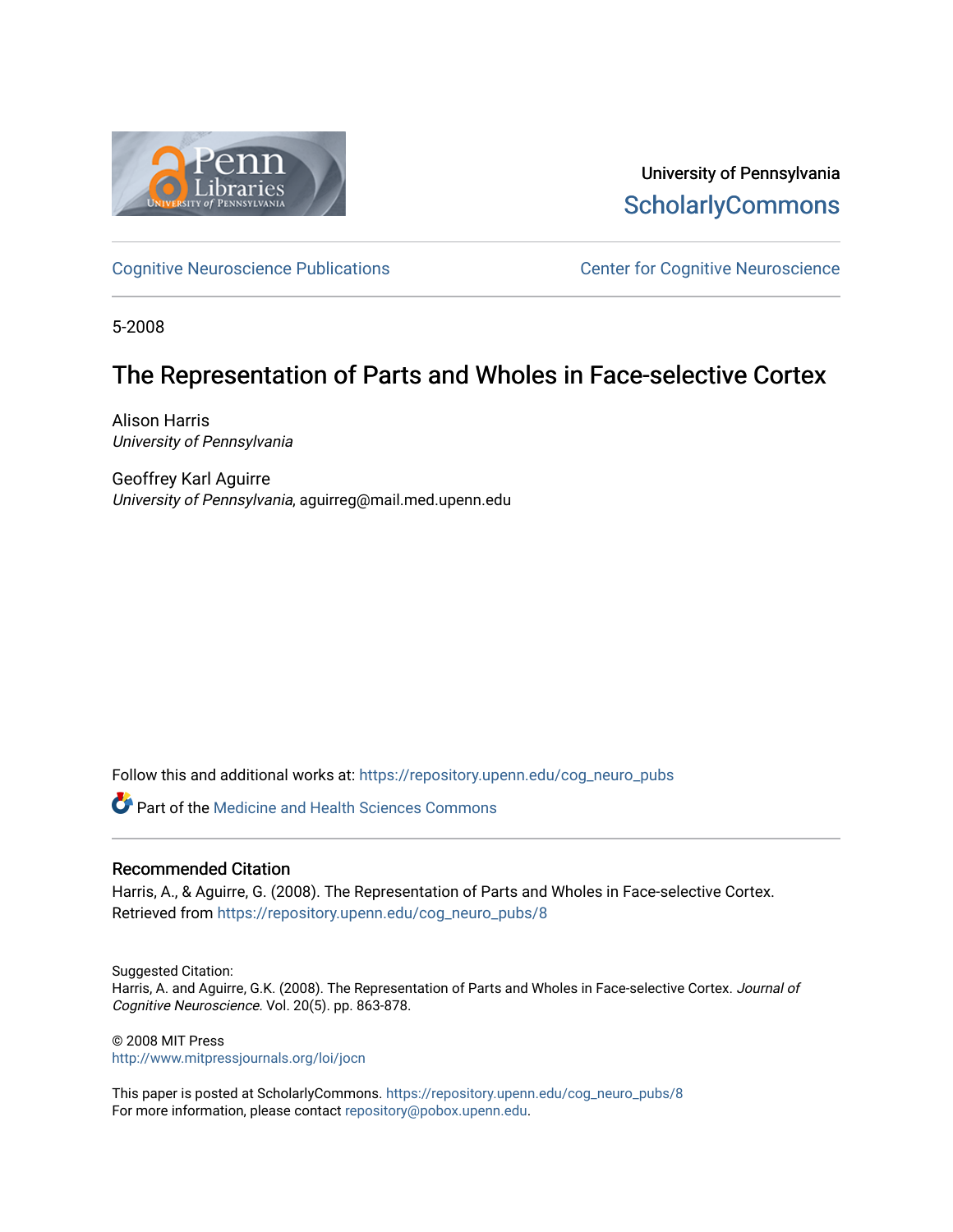# The Representation of Parts and Wholes in Face-selective Cortex

# **Abstract**

Although face perception is often characterized as depending on holistic, rather than part-based, processing, there is behavioral evidence for independent representations of face parts. Recent work has linked ''face-selective'' regions defined with functional magnetic resonance imaging (fMRI) to holistic processing, but the response of these areas to face parts remains unclear. Here we examine part-based versus holistic processing in ''face-selective'' visual areas using face stimuli manipulated in binocular disparity to appear either behind or in front of a set of stripes [Nakayama, K., Shimojo, S., & Silverman, G. H. Stereoscopic depth: Its relation to image segmentation, grouping, and the recognition of occluded objects. Perception, 18, 55–68, 1989]. While the first case will be ''filled in'' by the visual system and perceived holistically, we demonstrate behaviorally that the latter cannot be completed amodally, and thus is perceived as parts. Using these stimuli in fMRI, we found significant responses to both depth manipulations in inferior occipital gyrus and middle fusiform gyrus (MFG) ''faceselective'' regions, suggesting that neural populations in these areas encode both parts and wholes. In comparison, applying these depth manipulations to control stimuli (alphanumeric characters) elicited much smaller signal changes within faceselective regions, indicating that the part-based representation for faces is separate from that for objects. The combined adaptation data also showed an interaction of depth and familiarity within the right MFG, with greater adaptation in the back (holistic) condition relative to parts for familiar but not unfamiliar faces. Together, these data indicate that face-selective regions of occipito-temporal cortex engage in both part-based and holistic processing. The relative recruitment of such representations may be additionally influenced by external factors such as familiarity.

# **Disciplines**

Medicine and Health Sciences

# **Comments**

Suggested Citation: Harris, A. and Aguirre, G.K. (2008). The Representation of Parts and Wholes in Face-selective Cortex. Journal of Cognitive Neuroscience. Vol. 20(5). pp. 863-878.

© 2008 MIT Press <http://www.mitpressjournals.org/loi/jocn>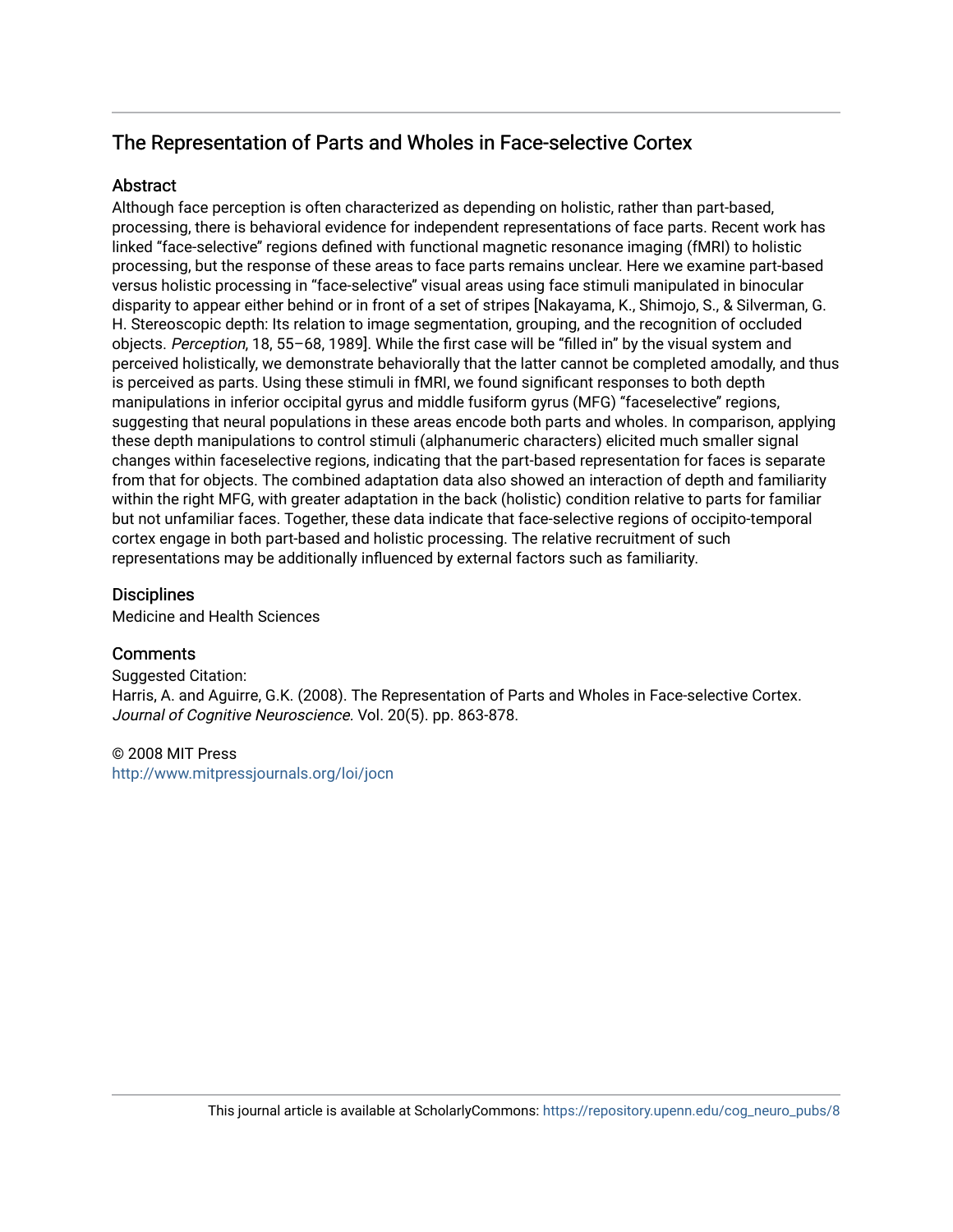# The Representation of Parts and Wholes in Face-selective Cortex

# Alison Harris and Geoffrey Karl Aguirre

#### Abstract

Although face perception is often characterized as depending on holistic, rather than part-based, processing, there is behavioral evidence for independent representations of face parts. Recent work has linked ''face-selective'' regions defined with functional magnetic resonance imaging (fMRI) to holistic processing, but the response of these areas to face parts remains unclear. Here we examine part-based versus holistic processing in ''face-selective'' visual areas using face stimuli manipulated in binocular disparity to appear either behind or in front of a set of stripes [Nakayama, K., Shimojo, S., & Silverman, G. H. Stereoscopic depth: Its relation to image segmentation, grouping, and the recognition of occluded objects. Perception, 18, 55–68, 1989]. While the first case will be ''filled in'' by the visual system and perceived holistically, we demonstrate behaviorally that the latter cannot be completed amodally, and thus is perceived as parts. Using these stimuli in fMRI, we found significant responses to both depth manipulations in inferior occipital gyrus and middle fusiform gyrus (MFG) ''faceselective'' regions, suggesting that neural populations in these areas encode both parts and wholes. In comparison, applying these depth manipulations to control stimuli (alphanumeric characters) elicited much smaller signal changes within faceselective regions, indicating that the part-based representation for faces is separate from that for objects. The combined adaptation data also showed an interaction of depth and familiarity within the right MFG, with greater adaptation in the back (holistic) condition relative to parts for familiar but not unfamiliar faces. Together, these data indicate that face-selective regions of occipito-temporal cortex engage in both part-based and holistic processing. The relative recruitment of such representations may be additionally influenced by external factors such as familiarity.  $\blacksquare$ 

#### INTRODUCTION

Faces are arguably one of the most important classes of visual stimuli encountered by human observers. Whether by innate mechanisms or prolonged experience, we are a species of ''face experts,'' highly sensitive to the array of social signifiers embedded in faces, including age, race, emotional state, and identity.

In fact, it is commonly accepted that faces receive ''special'' processing in the human brain. Converging evidence from a number of fields, including electrophysiology (Perrett, Rolls, & Caan, 1982; Bruce, Desimone, & Gross, 1981), neuropsychology (Moscovitch, Winocur, & Behrmann, 1997), and, most recently, functional neuroimaging (Gauthier et al., 2000; Kanwisher, McDermott, & Chun, 1997; McCarthy, Puce, Gore, & Allison, 1997), has localized ''face-selective'' processing to the ventral inferotemporal cortex, particularly the occipito-temporal and fusiform regions.

Behavioral studies, meanwhile, have suggested that processing of faces differs from that of other stimuli not only in anatomical loci but also in the mental operations involved. Key evidence for this idea comes from the

''face inversion effect'' (Yin, 1969), the observation that inversion differentially impairs perception of faces relative to other stimuli. This phenomenon has been taken to demonstrate that upright faces, unlike other object classes, undergo very little part-decomposition and are instead represented in a ''holistic'' manner (Farah, Wilson, Drain, & Tanaka, 1998). When the face is inverted, holistic processing is thought to be disrupted, resulting in impaired performance. This holistic model of face perception has received support from a number of experimental paradigms, including recognition of aligned versus misaligned ''composite'' faces (Young, Hellawell, & Hay, 1987) and matching of face parts presented in isolation or within the face context (Tanaka & Farah, 1993).

In its strongest form, the holistic hypothesis posits that the face is encoded as a template or gestalt, with no explicit representation of its component features (Tanaka & Farah, 1993; Farah, 1990). By this view, recognition of inverted faces relies on a separate part-based system that may also be involved in object recognition (Searcy & Bartlett, 1996; Bartlett & Searcy, 1993; Farah, 1990). Supporting this view, Haxby et al. (1999) reported that ventral extrastriate regions responding preferentially to another class of objects (houses) showed increased activation to University of Pennsylvania inverted, relative to upright, faces.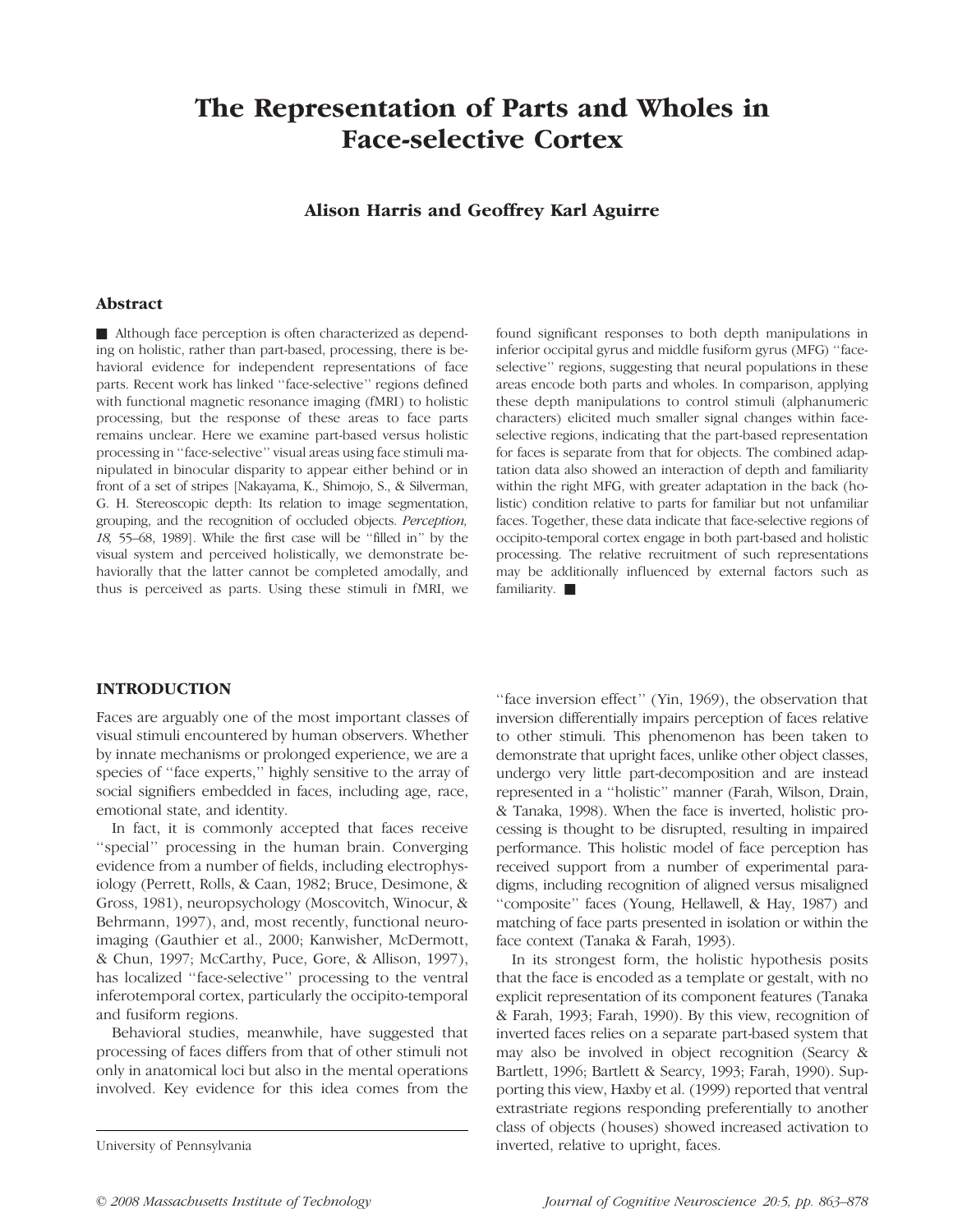Nonetheless, there is some evidence for separate representation of individual face parts in the human visual system (Cabeza & Kato, 2000; Leder & Bruce, 1998; Macho & Leder, 1998). For example, Cabeza and Kato (2000) reported an increased likelihood to falsely recognize a face composed of features from previously viewed faces, or ''prototype effect,'' comparable to that for prototypes based on configuration. Such effects do not necessarily rely upon a part-based object recognition system: C.K., a patient with severe object agnosia, is nonetheless capable of identifying isolated face features (Moscovitch et al., 1997).

It is therefore likely that both face parts and their grouping into a whole are represented within the faceprocessing stream. However, although functional magnetic resonance imaging (fMRI) has revealed a number of ''face-selective'' brain regions, with larger responses to faces versus other visual stimuli, researchers have only recently examined the relation of such activations to holistic and part-based processing. Using inversion and composite face manipulations, respectively, Yovel and Kanwisher (2005) and Schiltz and Rossion (2006) have reported responses matching the behavioral hallmarks of holistic processing in ''face-selective'' areas on the middle fusiform gyrus (MFG), particularly in the right MFG (Schiltz & Rossion, 2006), and, to a lesser extent, the inferior occipital gyrus (IOG).

Although these two studies strongly implicate ''faceselective'' occipito-temporal regions in holistic processing of faces, neither fully addresses the question of how such areas respond to face parts. Inversion is a technically elegant manipulation, as differences in response cannot be explained by variation between the upright and inverted stimuli in low-level physical stimulus properties. However, the assumption that the face inversion effect indexes only a change from holistic to part-based processing has recently been challenged by Sekuler, Gaspar, Gold, and Bennett (2004), who argue instead that the face inversion effect arises from quantitative decreases in processing efficiency for inverted faces. Consequently, it is unclear whether inverted faces truly elicit part-based as opposed to holistic processing.

Given the uncertainty regarding inversion, other methods of measuring holistic versus part-based processing would be preferable. One such alternative was devised by Schiltz and Rossion (2006), who measured responses to aligned versus misaligned composite faces. In contrast to inversion, the link between composite face alignment and holistic processing is undisputed; however, these stimuli also have the disadvantage of varying in their low-level stimulus properties.

In this study, we investigated how ''face-selective'' occipito-temporal regions observed with fMRI respond to face parts versus wholes using a stereoscopic manipulation of face perception (Figure 1). Derived from the work of Nakayama, Shimojo, and Silverman (1989), these stimuli use binocular disparity to create either a

percept of a face behind a set of bars (Figure 1A, left), or strips of a face floating in front of a background (Figure 1A, right). Critically, these two conditions are identical aside from the change in binocular disparity (Figure 1B). Yet the first case will be ''filled in'' by the visual system and perceived as a normal face occluded by bars, whereas the latter cannot be completed amodally, and so is perceived in terms of its constituent parts.

These stimuli thus provide a powerful means of testing holistic versus part-based processing without inversion or changes in the physical properties of the face stimulus. Here we demonstrate behaviorally that the manipulation of stereoscopic depth in these stimuli differentially engages holistic and part-based processing. We then present results of three fMRI experiments using these stimuli to more fully probe the representation of wholes and parts in ''face-selective'' ventral visual areas. Finally, because previous behavioral evidence suggests that familiarity may modulate holistic representations by making them more reliable or robust ( Young, Hay, McWeeny, Flude, & Ellis, 1985; Ellis, Shepherd, & Davies, 1979), we examine the interaction of this depth manipulation and familiarity within face-selective regions.

#### METHODS

#### Experiment 1: Behavior

#### Subjects

Twenty-eight individuals between the ages of 18 and 35 years were recruited from local universities. All subjects had normal or contact-corrected vision and normal stereoscopic vision. Data from an additional subject were excluded due to average performance at chance. In this and all following experiments, informed consent was obtained from all subjects, and procedures followed institutional guidelines and the Declaration of Helsinki.

#### Stimuli

Stimuli consisted of six  $250 \times 250$  pixel images of female faces created in the GenHead software program (www. genemation.com/), cropped using an elliptical bounding box to remove external contour information. These were placed in a  $288 \times 288$  pixel stimulus with disparity cues, subtending  $5.8^{\circ} \times 5.8^{\circ}$  of visual angle.

#### Procedure

The experimental procedure (Figure 2A) was adapted from Tanaka and Farah (1993). Subjects were told that they would be tested on their ability to learn face–name associations. The experiment began with a study phase, in which the six target stimuli (without disparity cues) and associated names were presented five times in a random order for 5 sec each. Immediately following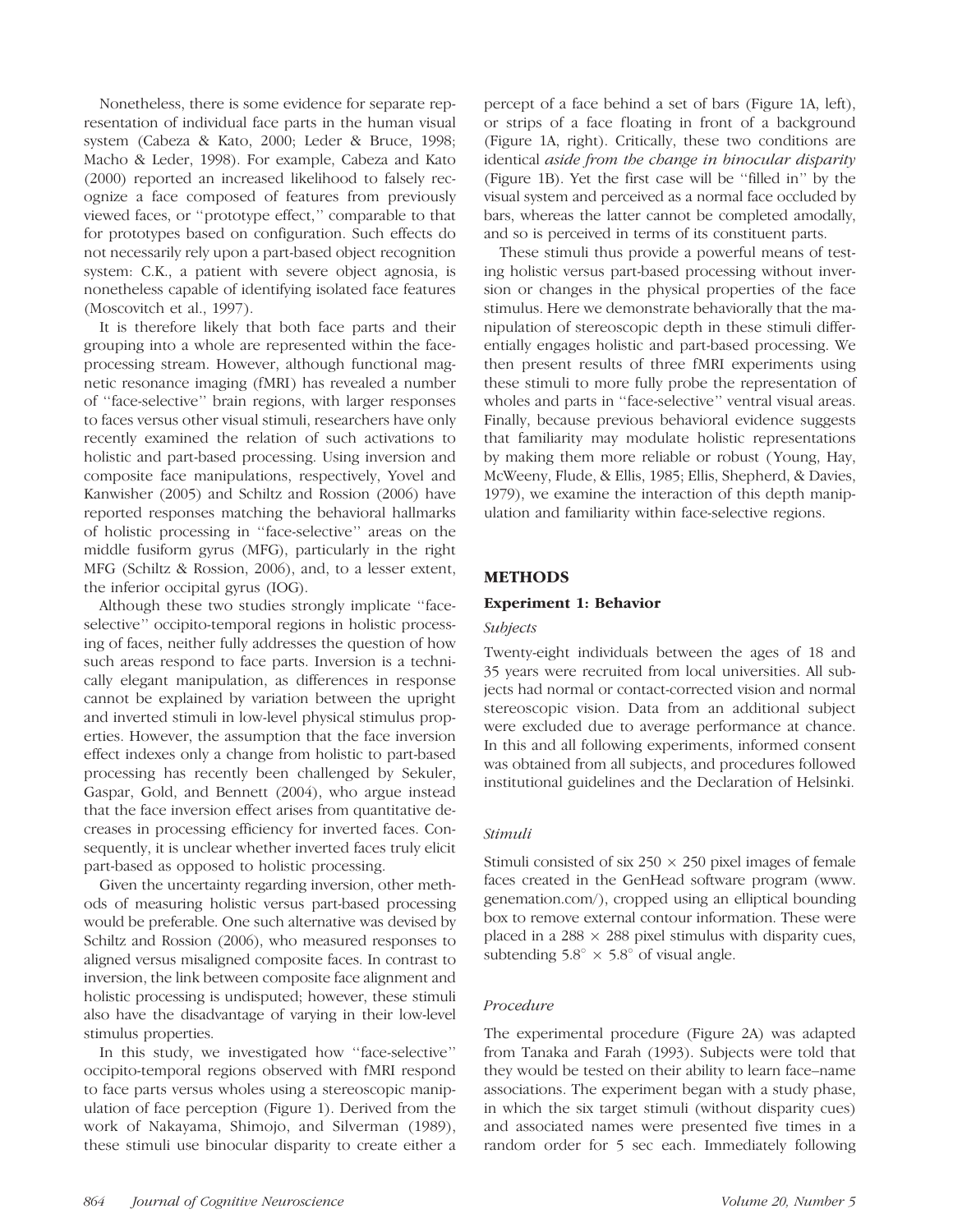Figure 1. Stimuli derived from Nakayama et al. (1989). (A) Schematic of binocular disparity manipulation. When the stripes are in front (left), the face is ''filled in'' by the visual system and perceived in a holistic manner. When the face is in the frontal depth plane (right), amodal completion cannot occur, so the face is perceived in terms of its parts. (B) Examples of actual stimuli used in the fMRI experiments. The stripes are positioned to appear at 9 or 5 min of binocular disparity either in front of or behind the face stimulus when viewed with red/green anaglyphic glasses.



learning, a two-choice recognition task was administered in which subjects had to identify which face, or which face part, matched a given name. Foils were taken from one of the other learned faces, and the target and foil faces differed only with respect to the individual feature being tested (eyes, or nose and mouth). Each face served as a foil for only one other face in the set.

# Experiment 2: fMRI Block Design

### Subjects

Ten subjects between the ages of 18 and 35 years with normal or contact-corrected vision and normal stereoscopic vision were recruited from local universities. Two additional subjects were excluded due to excessive head movement during scanning.

# Stimuli

Stimuli were created from  $200 \times 200$  pixel gray-scale photographs of famous celebrities and unfamiliar individuals (20 exemplars each). The unfamiliar faces were drawn from portfolio photographs of aspiring actors, and were selected to match the famous faces in sex, hair color and style, and attractiveness. These stimuli were placed into an image consisting of a gray background noise pattern overlaid with noise-patterned red and green stripes positioned to appear at 5 min or 9 min of disparity either in front of or behind the face stimulus when viewed with anaglyphic (red/green) glasses (Figure 1B). The finished stimuli were  $250 \times 250$  pixels, subtending  $5.3^{\circ} \times 5.3^{\circ}$  of visual angle, and were presented on a black background. An additional category of phase-scrambled noise was also included as a control.

#### Procedure

The experiment consisted of a block design with two depths (front, back) crossed with three stimulus types (famous, unfamiliar, and noise) for a total of six conditions (Figure 4A). Each run contained 12 blocks, lasting 30 sec each, constrained to consist of four ''sub-blocks,'' with each sub-block containing all three stimulus types at a single depth (all front or all back). Within sub-blocks, noise blocks were always shown first and the order of the subsequent familiar and unfamiliar face blocks was randomized. This design ensured that the perception of depth would be stable during the blocks containing face stimuli. Each stimulus was displayed for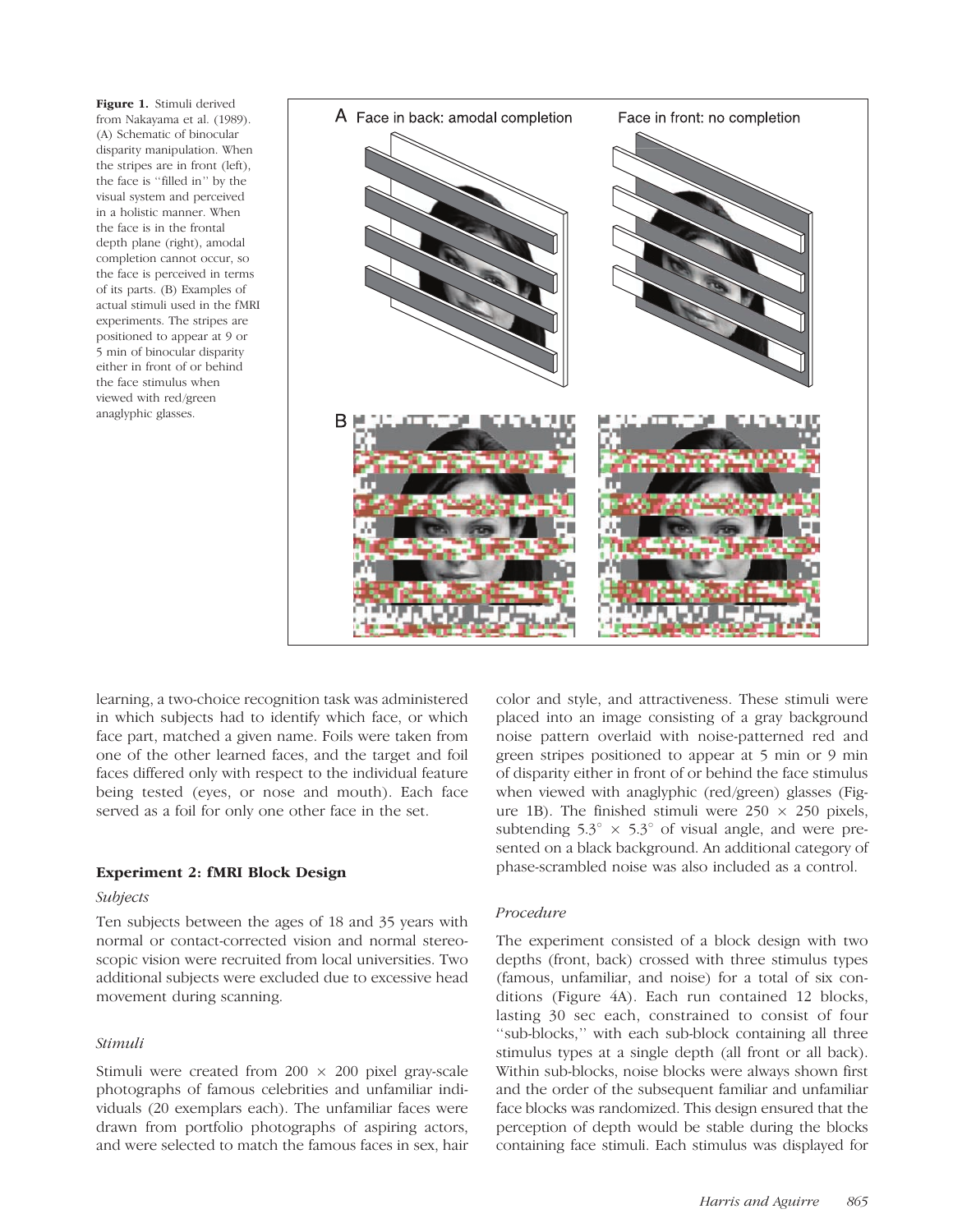Figure 2. Behavioral experiment procedures and results. (A) Procedure, derived from Tanaka and Farah (1993). After familiarization with a set of six female faces and associated names, subjects were presented with a two-choice recognition task in which they had to identify which face, or which face part, matched a given name. (B) Results. Performance for whole faces presented in the front disparity condition was significantly worse than that for whole faces in the back condition, and similar to that for isolated parts. This result confirms that the disparity manipulation does indeed affect whether the face is processed holistically (back condition) or in terms of its parts (front condition). Error bars in this and all subsequent graphs reflect standard error.



1.5 sec. During each block, subjects performed a ''twoback'' working memory task for all conditions. Six runs of approximately 6 min each were acquired for each subject. Prior to scanning, all subjects performed a familiar/ unfamiliar judgment task with a subset of the face stimuli to confirm that they were familiar with the celebrities depicted in the famous condition (mean accuracy: 84.6%).

#### MRI Scanning

Scanning was performed on a 3-Tesla Siemens Trio using an eight-channel surface array coil. Echo-planar blood oxygenation level-dependent fMRI data were collected at a TR of 3 sec, with  $3 \times 3 \times 3$  mm isotropic voxels covering the entire brain. Head motion was minimized with foam padding. A high-resolution anatomical image (3-D MPRAGE) with  $1 \times 1 \times 1$  mm voxels was also acquired for each subject. Visual stimuli were presented

coil. Subject responses were recorded using FORP (www. curdes.com/newforp.htm) fiber-optic button boxes. MRI Preprocessing and Analysis Blood oxygenation level-dependent fMRI data were pro-

cessed using the VoxBo (www.voxbo.org/) software package. After image reconstruction, the data were sinc interpolated in time to correct for the fMRI acquisition sequence, motion corrected, transformed to a standard spatial frame (MNI, using SPM2; www.fil.ion.ucl.ac.uk/ spm), and spatially smoothed with a 3 (Experiment 2) or 2 (Experiments 3 and 4) voxel full-width, half-maximum 3-D Gaussian kernel. Within-subject statistical models were created using the modified general linear model (Worsley

using an Epson 8100 3-LCD projector with Buhl longthrow lenses for rear-projection onto a Mylar screen, which subjects viewed through a mirror mounted on the head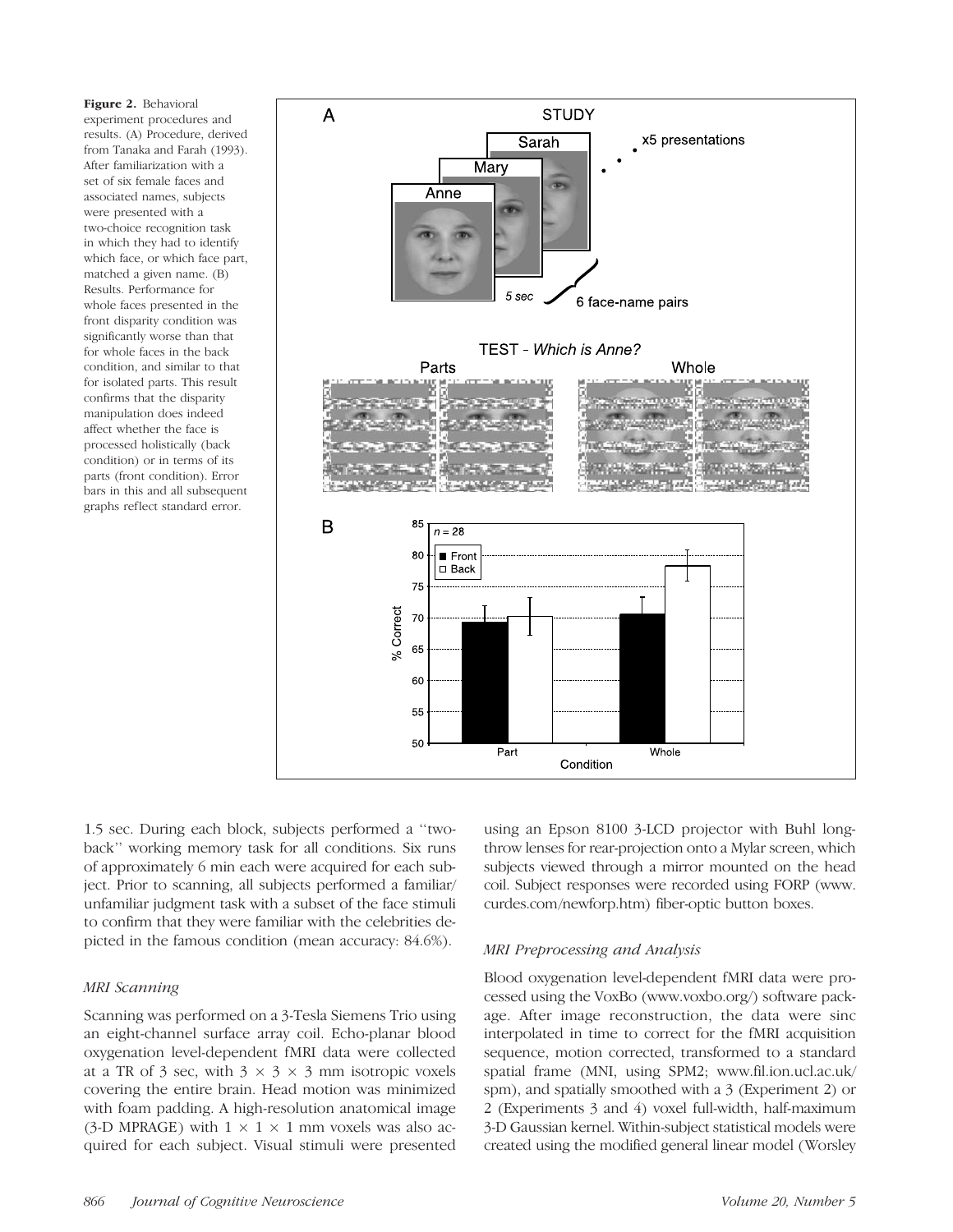& Friston, 1995). Experimental conditions were modeled as step-functions, and then convolved with an average hemodynamic response function (Aguirre, Zarahn, & D'Esposito, 1998). Nuisance covariates were included for effects of scan, global signals, and spikes in the data due to sudden head movement.

Anatomical regions of interest (ROIs) were defined individually for each subject using the main effect of both types of faces (famous, unfamiliar) versus baseline, defined either as phase-scrambled noise (block design) or fixation trial (event-related adaptation). Left and right regions anatomically corresponding to the IOG and MFG were manually selected using the anatomical guidelines and the contrast of all faces versus noise (Experiment 2) or fixation (Experiments 3 and 4), with a threshold of  $t \geq 3.5$ . For each of these functionally defined ROIs, beta values were extracted; in Experiments 3 and 4, these values were then normalized by the response to the main effect to equate for signal strength across ROIs. All graphs and statistical analyses use these normalized values. Talairach coordinates for locations of activity were derived from the initial MNI coordinate space after applying the mni2tal transformation (http://imaging.mrccbu.cam.ac.uk/imaging/MniTalairach).

#### Experiment 3: fMRI Adaptation Paradigm

#### Subjects

Thirteen subjects between the ages of 18 and 35 years with normal or contact-corrected vision and normal stereoscopic vision were recruited from local universities. It was necessary to exclude an unusually high number of additional subjects, possibly due to the relative monotony of the target detection task used here and in Experiment 4. Twelve subjects were excluded due to excessive head movement or scanner noise (3 subjects), self-reported drowsiness (3 subjects), improper visual correction (2 subjects), or failure to find main effects of face presentation and/or adaptation (4 subjects). It is important to note that decisions to exclude subjects were made prior to analysis of any aspects of the data relevant to the hypotheses of the study.

#### Stimuli

Stimuli were the same as in Experiment 2, with the addition of 20 new exemplars for a total of 40 exemplars per condition.

#### Procedure

The experiment consisted of eight experimental conditions (Figure 5A): two depths (front, back) crossed with two levels of familiarity (famous, unfamiliar) and two trial types (same, different). An additional condition consisting of the gray noise background with a fixation dot was included as a baseline. On each trial, two stimuli were displayed for 1.1 sec each, with an interstimulus interval of 100 msec, during which the stripes in the corresponding disparity were displayed on the gray noise background. Following the second stimulus, there was an intertrial interval of 700 msec, in which the fixation image (gray noise pattern, no stripes) was shown. Subjects were instructed to monitor for the occurrence of a target fearful face, which they saw at the beginning of each run. Target trials constituted 5% of total trials, were randomly interleaved with the other conditions, and were excluded from the analysis. Six runs of approximately 6 min each were acquired for each subject. There were 80 trials per condition (2 trials per stimulus), for a total of 720 trials in the experiment. The order of trials was pseudorandom (determined by use of the OptSeq routine; http://surfer.nmr.mgh.harvard.edu/optseq/). Prior to scanning, all subjects performed a familiar/unfamiliar judgment task with a subset of the face stimuli to confirm that they were familiar with the celebrities depicted in the famous condition (mean accuracy: 87%). Scanning and analysis parameters were identical to Experiment 2, except that experimental conditions were modeled as delta functions.

# Experiment 4: fMRI Adaptation for Faces vs. Alphanumeric Characters

## Subjects

Seven subjects between the ages of 18 and 35 years with normal or contact-corrected vision and normal stereoscopic vision were recruited from local universities. Data from an additional four subjects were excluded due to excessive head movement (2 subjects) or failure to find main effects of face presentation and/or adaptation (2 subjects).

#### Stimuli

Stimuli were the same as in Experiment 3, with the addition of two new categories of familiar (Latin) and unfamiliar (Cherokee) typographical characters, both from the Plantagenet Cherokee font (Figure 6A). There were a total of 35 exemplars per condition.

#### Procedure

The experimental procedure was the same as that in Experiment 3, but with a total of 16 conditions: two stimulus conditions (faces, characters) crossed with two depths, two levels of familiarity, and two levels of repetition. Subjects were instructed to monitor for infrequent images from a separate target category (flowers), indicating whether the target appeared in the front or back depth plane. Trial order was pseudorandom (computed using the optseq2 program). Seven runs of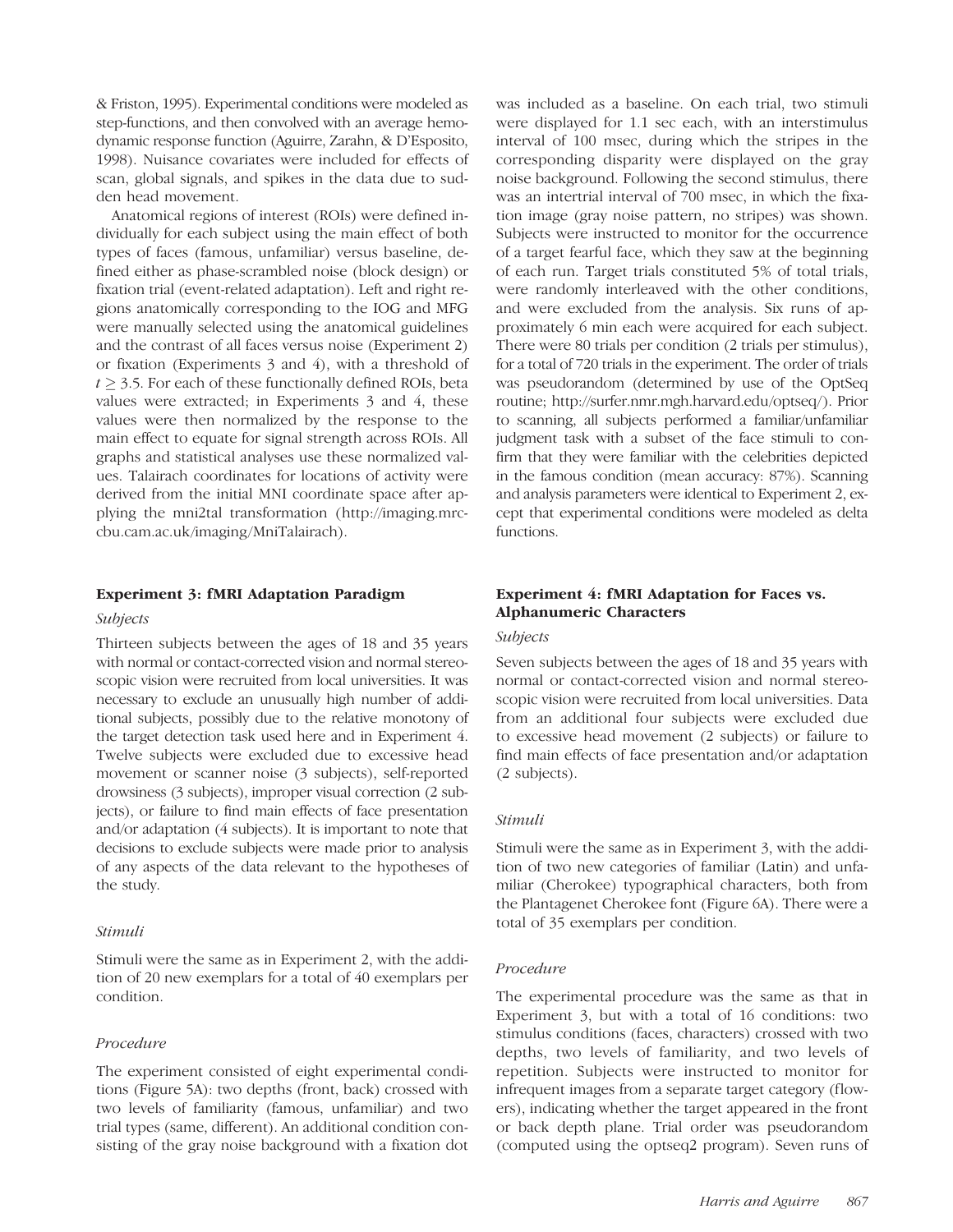approximately 9 min each were acquired for each subject, with 70 trials per condition (2 trials per stimulus), for a total of 1260 trials in the experiment. Prior to the functional scans, all subjects performed a familiar/ unfamiliar judgment task with the face and character stimuli to confirm that they were familiar with the images (mean accuracy: 85.7% faces, 93.9% characters). Scanning and analysis parameters were as described for Experiments 2 and 3 above.

### Response of ''Face-selective'' ROIs to Other Object Categories

To confirm the ''face-selectivity'' of ROIs examined in Experiments 3 and 4, six subjects from Experiments 3 and 4 participated in a block-design experiment in which they viewed other natural object categories. Subjects viewed 2 runs consisting of 4 blocks each of fixation, faces, scenes (cityscapes), common everyday objects, and phase-scrambled noise patterns, for a total of 240 trials. Stimuli consisted of  $400 \times 400$  pixel color images (36 exemplars per condition), subtending  $8.44^{\circ} \times 8.44^{\circ}$  of visual angle. Blocks were always presented in the same order (fixation, face, scene, object, scrambled), with each stimulus displayed for 900 msec and no intervening ISI. Subjects performed a two-back task throughout the experiment. For the analysis of functional ''face-selectivity,'' the evoked responses to the blocks of face, object, scene, and scrambled stimuli were measured versus the fixation baseline within the ROIs previously defined for each subject in Experiment 3 or 4.

# Mapwise Random Effects Analysis of the Effect of Depth

To examine the effect of depth, data from Experiments 3 and 4 were combined ( $n = 20$ ). The estimated beta map for the difference between front and back presentations of faces were obtained for each subject. These maps were entered into a second-level analysis, with region-wise significance determined by permutation testing (Nichols & Holmes, 2002). The main effect of stimulus presentation (all face conditions minus fixation trials) was used to define an ROI comprising all areas with a visual response. The effect of depth was then examined within this ROI.

# RESULTS

Here we use stimuli derived from the work of Nakayama et al. (1989) to test responses to whole faces versus parts, by creating either a percept of a face behind a set of stripes (Figure 1A, left) or strips of a face floating in front of a background (Figure 1A, right). Critically, these two conditions differ only in the change in binocular disparity (Figure 1B). Yet, the first case will be "filled in" by the visual system and perceived as a normal face occluded by bars, whereas the latter cannot be completed amodally, and so is perceived in terms of its constituent parts. In Experiment 1, we demonstrated this behaviorally using a modified version of the paradigm of Tanaka and Farah (1993). We then ran a series of neuroimaging experiments examining the responses to these stimuli in face-selective ventral visual areas using a block design (Experiment 2), an event-related adaptation paradigm (Experiment 3), and a control visual category of alphanumeric characters (Experiment 4).

### Behavioral Results

The manipulation of stereoscopic depth in the stimuli of Nakayama et al. (1989) appears to differentially engage holistic and part-based processing. We tested this idea using a modified version of the ''whole-versus-part superiority effect'' (Tanaka & Farah, 1993). In their original experiment, Tanaka and Farah found improved recognition of individual face parts when the parts were presented within the context of a whole face, supporting the idea that faces are processed holistically rather than in terms of their parts. Notably, the whole face stimuli are identical in every respect except for the part to be recognized, demonstrating an improvement in performance for parts within the context of a face despite the absence of any additional visual information to support the discrimination. In our version of this experiment, the presentation of face parts in isolation or in context of the face was crossed with the two binocular disparity conditions (Figure 2A). Given our claim that the faces in front are perceived in terms of their parts, we would expect this manipulation to reduce the superiority effect for whole-face stimuli.

The results from 28 subjects are displayed in Figure 2B. Although results for the back depth condition successfully replicate the original superiority effect for whole faces, performance for parts and wholes in the front condition was roughly similar. This was reflected statistically in a two-way repeated-measures analysis of variance (ANOVA), which found significant main effects of test condition [part vs. whole,  $F(1, 27) = 5.7$ ,  $p = .012$ , one-tailed], depth [front vs. back,  $F(1, 27) = 4.98$ ,  $p = .017$ ], and a significant two-way interaction of test condition and depth  $[F(1, 27) = 3.5, p = .037]$ . Paired t tests confirmed that the interaction was driven largely by the difference in performance between WholeFront and WholeBack conditions ( $p = .001$ , one-tailed), whereas accuracy in PartFront and PartBack conditions was roughly equivalent ( $p = 0.38$ , one-tailed). Thus, the binocular disparity manipulation does indeed affect whether faces are perceived in a holistic or part-based fashion.

#### fMRI Results: Overview

As demonstrated by our behavioral results, the manipulation of binocular disparity provides a compelling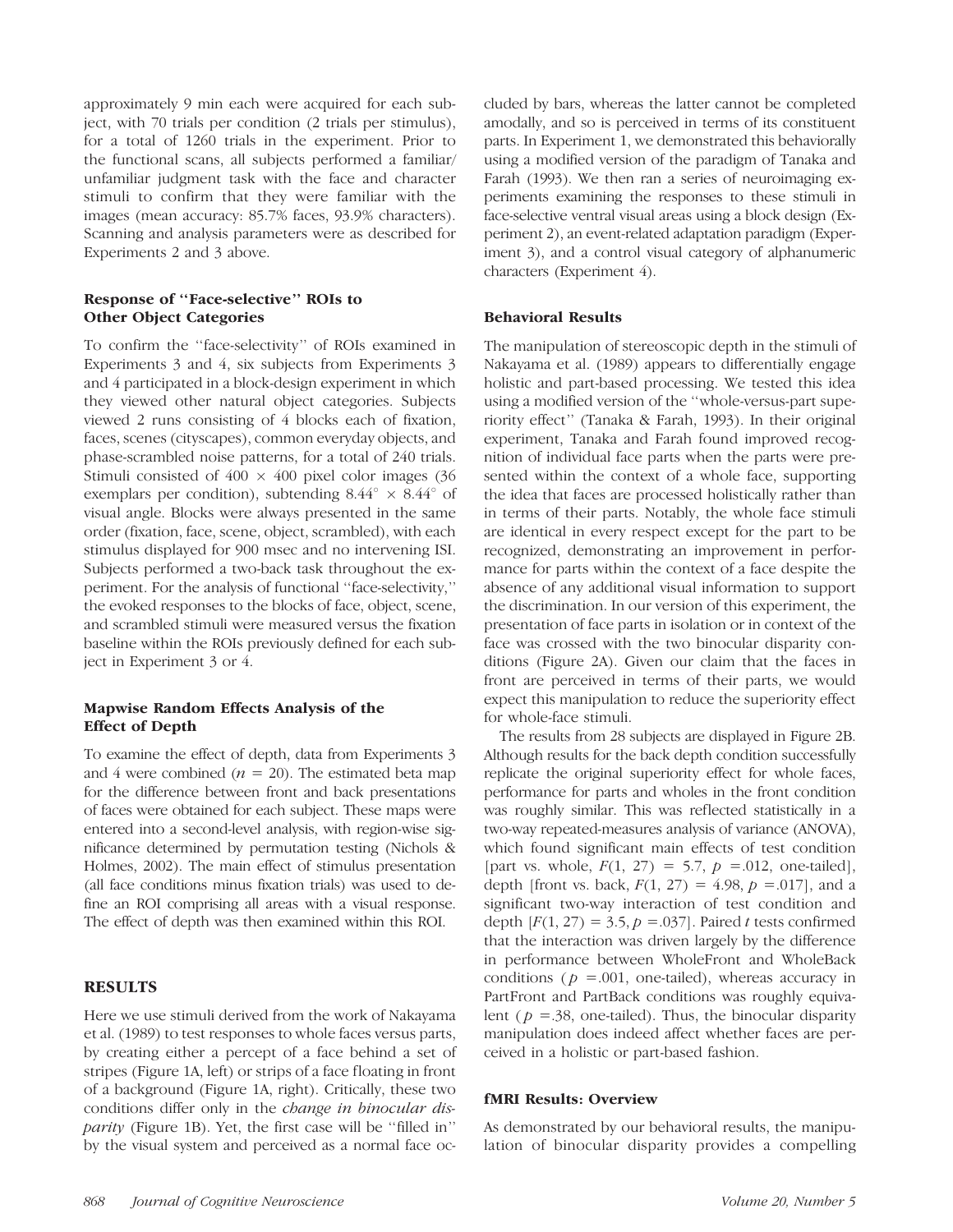means of recruiting holistic versus part processing without relying on the face inversion effect or changing basic image properties. In three fMRI experiments, we used these stimuli to examine the response of face-selective cortical regions to face wholes and parts. Additionally, presentation depth (back or front) was crossed with the familiarity of the presented faces, as previous behavioral studies indicate that recognition of familiar faces may benefit from more effective processing of the internal face gestalt (Young et al., 1985; Ellis et al., 1979). We tested whether face parts are represented within faceselective brain areas, and if the familiarity of a face modulates the degree of holistic neural processing. In the third fMRI experiment, we further compared the responses in face-selective areas for the preferred category of faces and a control visual class of alphanumeric characters.

Using fMRI, we measured the responses in ''faceselective'' regions of the ventral inferotemporal cortex to stimuli varying in depth (front, back) and familiarity (famous, unfamiliar). Analyses focused on two ROIs: the MFG (Figure 3, top) and the IOG (Figure 3, bottom), known to have higher responses to faces than to a variety of other stimuli (Gauthier et al., 2000; Kanwisher et al., 1997; McCarthy et al., 1997). These regions were defined individually in each subject; Figure 3 reflects the overlap of ROIs across all subjects in the three fMRI experiments ( $n = 30$ ). For each ROI, Talairach coordinates of the voxel with greatest overlap across subjects correspond well to those previously reported (Kanwisher et al., 1997) for these regions (right MFG:  $39, -53, -17$ ; left MFG:  $-36$ ,  $-53$ ,  $-14$ ; right IOG: 39,  $-82$ ,  $-9$ ; left IOG:  $-39, -81, -8$ ).

#### fMRI Results: Block Design

In our first fMRI experiment, we used a block design to examine whether part-based, as opposed to holistic, processing is reflected in the bulk neural signal from face-selective areas. Binocular disparity (front or back) was crossed with three stimulus types: famous faces, unfamiliar faces, and phase-scrambled noise images (Figure 4A). For each face condition, the corresponding noise condition was subtracted to remove any low-level effects of depth on the signal and isolate the facespecific effect of disparity.

Figure 4B displays the results of the blocked experiment. As can be seen, front depth conditions, associated with part-based processing, elicit similar responses to the holistic back depth conditions across all ROIs. Likewise, a repeated-measures ANOVA for each ROI found no significant effects ( $ps > .1$ ) except for a threeway interaction in the IOG driven by a lower response to famous faces in the front depth condition in the left IOG



Figure 3. Regions of interest (ROIs) in fMRI. ROIs were defined individually in each subject using the contrast Faces > Fixation. These maps reflect the overlap of ROIs across subjects in three experiments  $(n = 30)$ , and correspond to the MFG and the IOG. The ROIs are displayed atop the average of the registered anatomical images across subjects.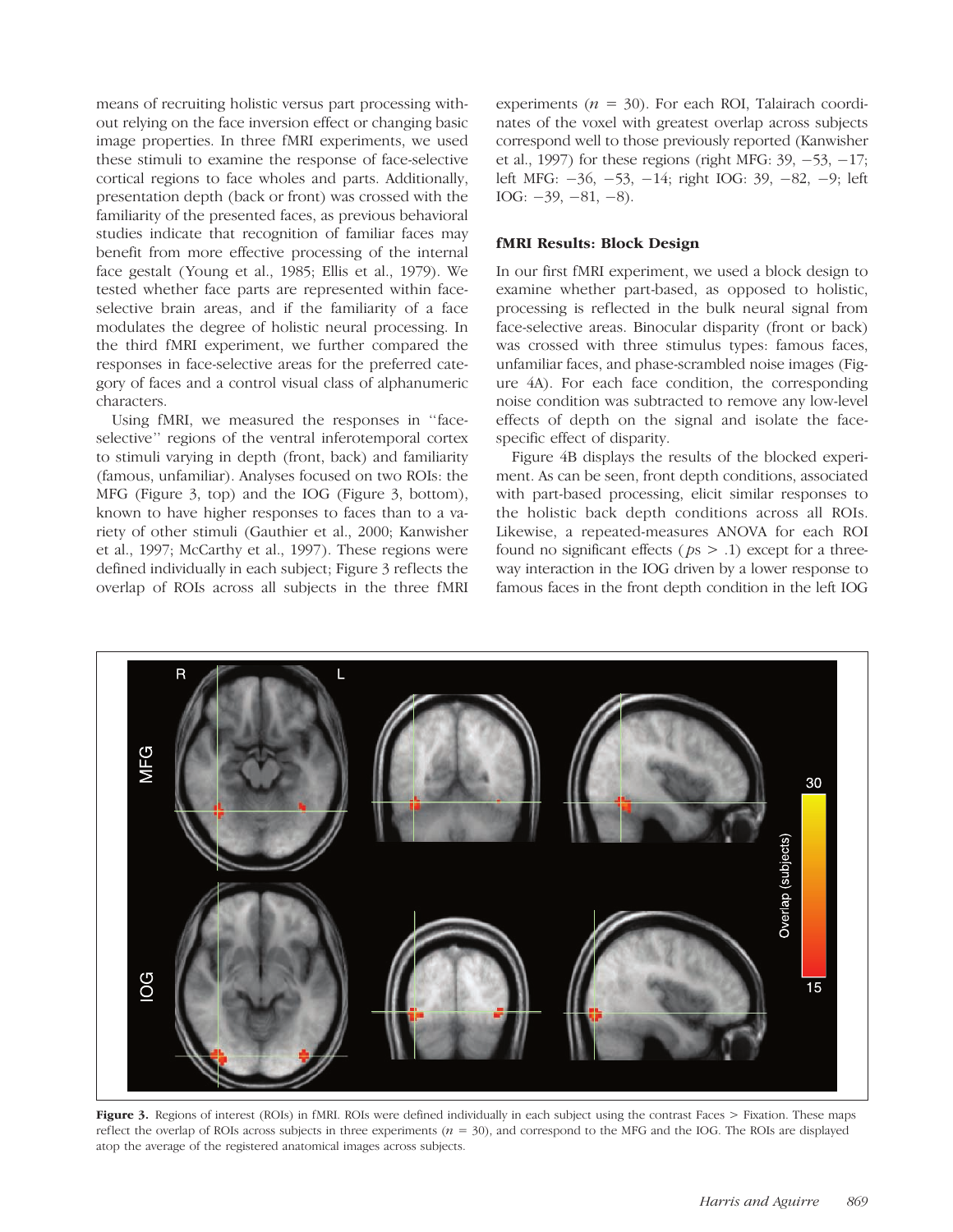

Figure 4. Blocked fMRI experiment procedure and results. (A) Procedure. Two depths (front, back) were crossed with three stimulus types (famous, unfamiliar, and noise) for a total of six conditions. Each run contained 12 blocks, lasting 30 sec each, divided into four ''sub-blocks'' of all three stimulus types at a single depth (all front or all back). Within sub-blocks, noise blocks were always shown first to ensure stable perception of depth for the subsequent face blocks, and the order of the familiar and unfamiliar face blocks was randomized. Subjects performed a ''two-back'' working memory task. (B) Results. Despite the difference in behavioral performance for faces in the front versus back condition (Figure 2B), there were no significant effects of depth or familiarity in the block design.

 $[F(1, 9) = 13.355, p = .005]$ . These data suggest that both face parts and wholes are represented within face-selective regions of the visual cortex.

This finding appears to stand in contrast to prior results supporting a role for face-selective regions in holistic processing (Schiltz & Rossion, 2006; Yovel & Kanwisher, 2005). However, this inconsistency may be explained by a basic difference in experimental design between these studies and our first fMRI experiment. These previous studies employed adaptation, the phenomenon of reduced neural activity following repeated presentation of

the same stimulus (Henson, 2003; Grill-Spector et al., 1999). By comparing the reduction in activity for stimuli which differ in a single given dimension (e.g., viewpoint), one can infer the representations underlying neural responses. If two stimuli varying in a single dimension produce equivalent adaptation as is seen for repetition of a single stimulus, it is assumed that the neural representation is invariant for that dimension. Conversely, differences in adaptation between conditions suggest that these dimensions have separate representations at the neural level.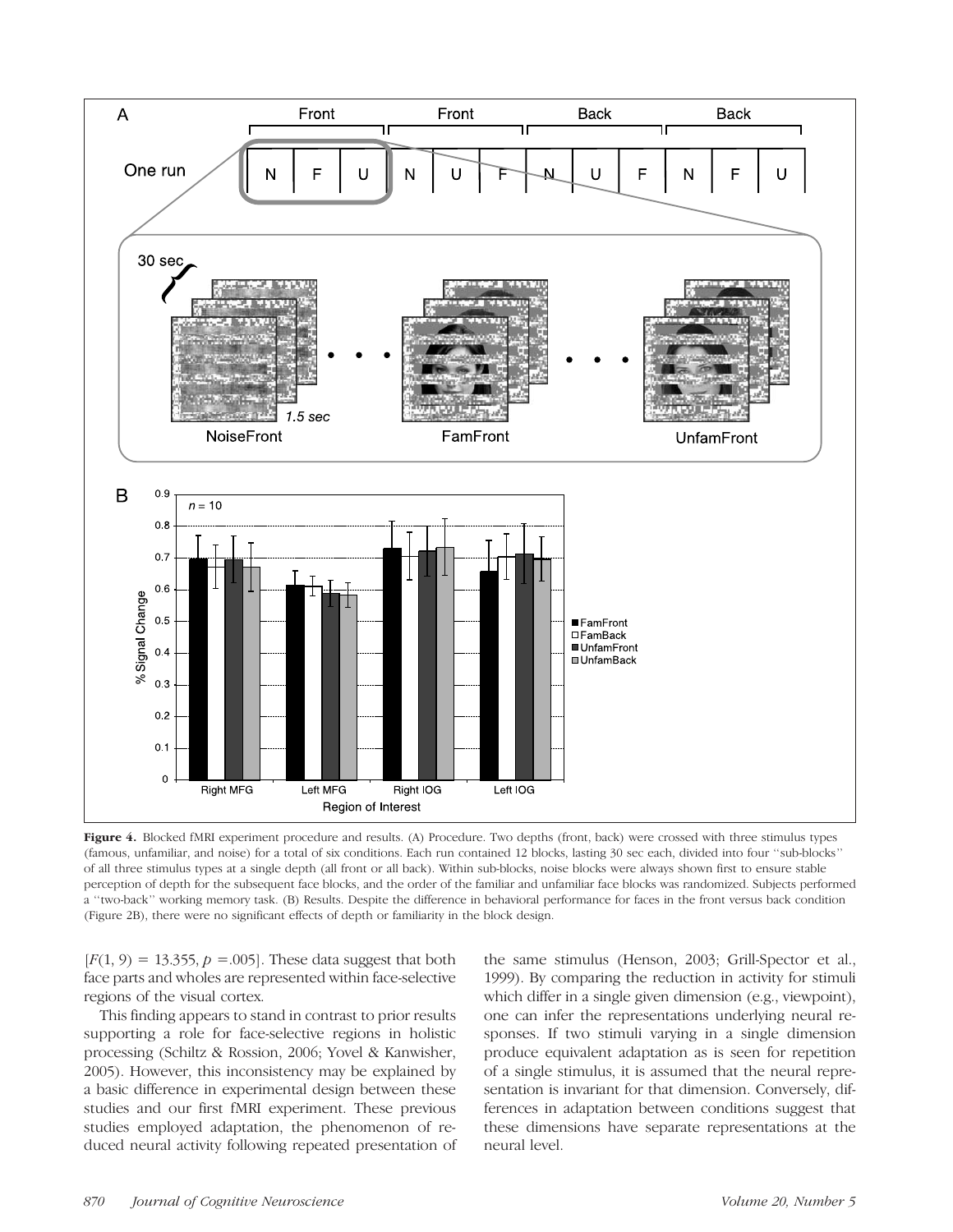In fact, previous studies that have examined the neural correlates of inversion without an adaptation paradigm have often found little or no difference in the response to upright and inverted faces within ''face-selective'' regions (Aguirre, Singh, & D'Esposito, 1999; Haxby et al., 1999; Kanwisher, Tong, & Nakayama, 1998). Thus, experimental design may play an important role in whether patterns of neural activity differentially associated with holistic processing are observed in ''face-selective'' regions. Accordingly, in our second fMRI experiment, we examined the effects of depth and familiarity using an event-related adaptation paradigm.

#### fMR Adaptation to Faces

In our second fMRI experiment, we used an adaptation paradigm to probe for differential effects of part-based versus holistic processing, as measured by the depth manipulation. Because our first experiment demonstrated equal responses in ''face-selective'' regions to stimuli at front and back disparities, adaptation is an ideal means of assessing the neural representations associated with these conditions. Subjects were instructed to monitor for the appearance of an infrequent target fearful face among pairs of faces which could be same or different, familiar or unfamiliar, and appearing in front of or behind noise stripes (Figure 5A). Adaptation was calculated as the difference in percent signal change between different and same trials for each condition after normalization for average signal strength in each ROI.

If activation in face-selective areas reflected holistic processing alone, we would expect to see significant adaptation effects only for faces in the back (holistic) depth condition. Instead, all ROIs showed greater responses to pairs of different faces versus repetition of the same face, regardless of depth (Figure 5B). A five-way repeatedmeasures ANOVA (ROI  $\times$  Hemisphere  $\times$  Depth  $\times$  Familiarity  $\times$  Repetition) confirmed this pattern, showing a highly significant main effect of repetition  $[F(1, 12) =$ 51.2,  $p = 1.6 \times 10^{-5}$ , but no significant interaction of depth and repetition  $(F < 1)$ . Additionally, there was a significant interaction of ROI and repetition  $[F(1, 12) =$ 27.3,  $p = 0.0003$ , due to a greater relative magnitude of adaptation in the MFG relative to the IOG.

Figure 5. Adaptation fMRI experiment procedure and results. (A) Procedure. The experiment consisted of eight experimental conditions: two depths (front, back) crossed with two stimulus types (famous, unfamiliar) and two trial types (same, different). The gray noise background image with a fixation dot was included as a baseline condition. On each trial, two stimuli were displayed for 1.1 sec each with an interstimulus interval of 100 msec. The intertrial interval was 700 msec, in which the baseline fixation image was shown. Subjects were instructed to monitor for the occurrence of a target fearful face, which they saw at the beginning of each run. (B) Results. Adaptation, measured as decreased neural response to repetition of the same face (Same) relative to presentation of two different faces (Different), is roughly equivalent regardless of depth condition (Front or Back) in both the MFG and the IOG. Consistent with the block-design data (Figure 4), these results support the existence of representations for both whole faces and their individual parts within the face-selective cortex.

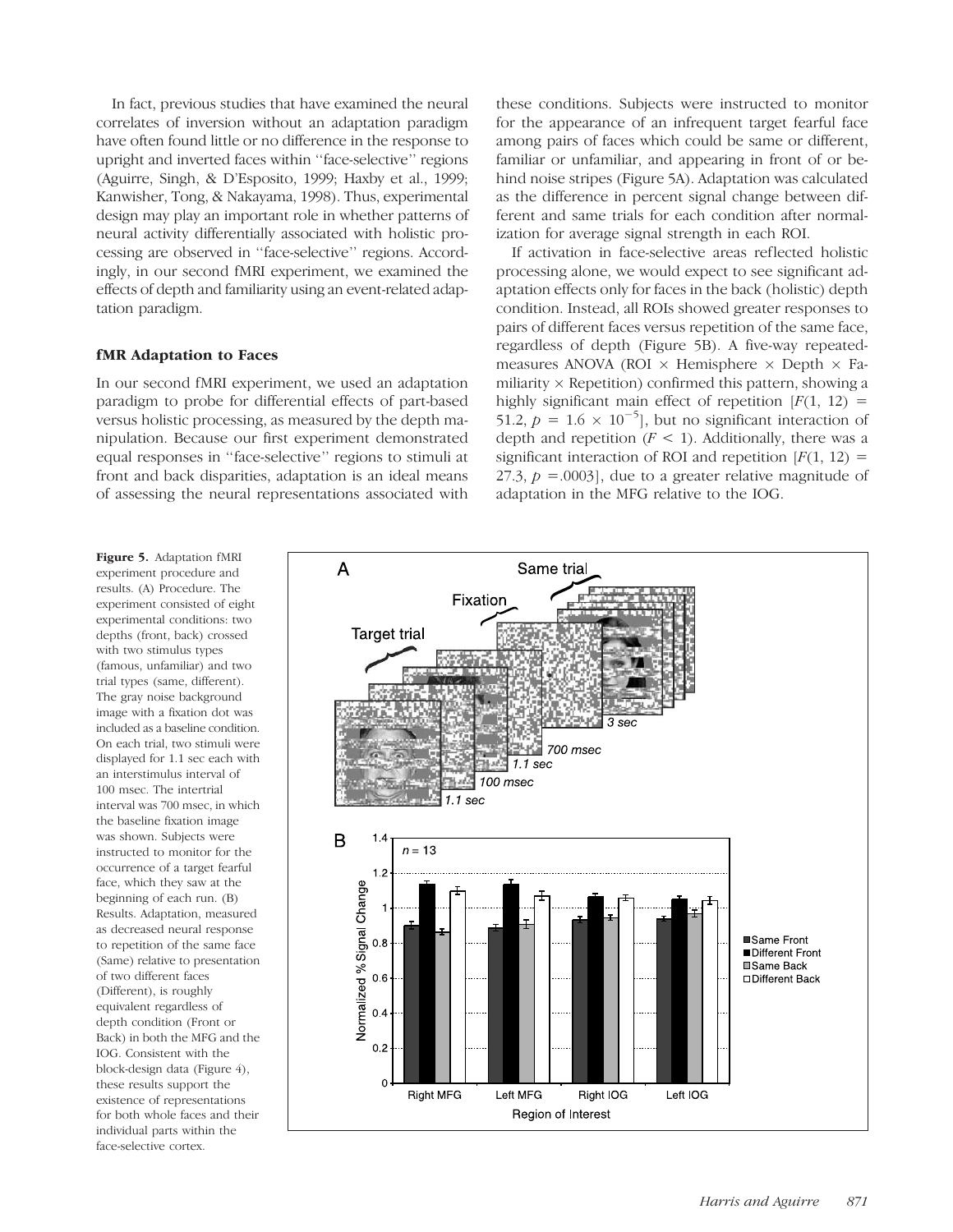Thus, the results of our block-design experiment cannot be explained as arising from experimental insensitivity to differential holistic processing. Rather, both the block design and adaptation paradigms support a single conclusion: that face parts, as well as face wholes, are represented within face-selective visual areas in the occipito-temporal cortex. These data therefore provide an important constraint on models of how faces are encoded within the human visual system.

Our finding that face-selective areas of the human brain represent both whole faces and their individual parts challenges the strong form of the holistic hypothesis, which would hold that part-based analysis only occurs within object-processing cortex. However, face-selective regions are also known to respond to nonface objects, albeit to a lesser extent, and it has been demonstrated that even these reduced responses carry enough information to discriminate among nonpreferred categories (Haxby et al., 2001). Thus, it is possible that the representation of face parts within the face-selective cortex is, nonetheless, mediated by an object recognition system. Although the equal magnitudes of response and adaptation for the front and back conditions make this interpretation unlikely, the previous experiments also cannot rule it out, as both used a control condition of unstructured visual noise. Therefore, in a fourth experiment, we examined the neural responses in face-selective areas to depth manipulations of faces versus another class of objects, alphanumeric characters.

#### fMR Adaptation to Faces vs. Alphanumeric Characters

In our final experiment, we compared adaptation across depth conditions for faces and nonface objects to determine whether part-based processing of faces is subserved by a more general object recognition system. Note that here we use the term ''part-based processing'' broadly to indicate stimulus recognition by component decomposition, as opposed to the narrower sense of specific face features (eyes, nose, mouth).

To examine the role of part-based processing of nonface objects, we included another experimental category: alphanumeric characters. Like faces, the representation of alphanumeric characters appears to be biased toward the center of the visual field (cf. tools; Hasson, Levy, Behrmann, Hendler, & Malach, 2002), and these stimuli lend themselves readily to amodal completion. In addition, in contrast to other object classes, the familiarity of alphanumeric characters can be readily manipulated, as all subjects presumably have been exposed to the exemplars of the Latin alphabet but not to a wide variety of other writing systems in existence. This allows for the construction of a fully factorial design crossing stimulus type (face/character) with familiarity, depth, and repetition.

In this experiment, faces and alphanumeric characters were crossed with familiarity (famous vs. unfamiliar faces, Latin vs. Cherokee characters) and repetition for a total of 16 conditions (Figure 6A). Subjects were instructed to monitor for the appearance of images from an infrequent target category (flowers, 35 exemplars). Faceselective ROIs were defined by the main effect of all face conditions versus baseline fixation trials. Adaptation was again measured as the proportional difference in percent signal change between same and different trials in each condition.

Of critical importance is the response of ''face-selective'' regions to alphanumeric characters. If all part-based processing within the MFG and the IOG reflects the operation of an object-processing system, we would expect adaptation to be roughly equivalent for faces in the front condition and characters. If, on the other hand, part-based processing for faces is mediated by face perception mechanisms, the response to faces in the front condition should be higher than that to alphanumeric characters.

Figure 6B displays the results for the MFG and the IOG in seven subjects. As can be clearly seen, alphanumeric characters elicited smaller responses in both the MFG and the IOG relative to faces in the front depth condition, although the difference is greatest within the MFG. Likewise, the magnitude of adaptation is much greater for faces in both depth conditions than for characters. A fiveway repeated-measures ANOVA crossing ROI, hemisphere, stimulus type, depth, and repetition confirmed this pattern, showing a significant main effect of stimulus type  $[F(1, 6) = 51.4, p = .0004]$ , as well as a significant interaction of stimulus type and repetition  $[F(1, 6) =$ 13.1,  $p = 0.011$ . Paired t tests confirmed that this interaction reflected a significant adaptation effect for faces  $(p = 8.3 \times 10^{-5})$  but not for characters  $(p = .04;$ Bonferroni corrected  $\alpha = .025$ ).

We also examined the response within the ''characterselective'' cortex defined by the subtraction of faces from alphanumeric characters (Figure 6C, left). Although the two-way interaction of stimulus type and repetition was not significant  $[F(1, 6) = 1.36, p = .29]$ , the four-way interaction of hemisphere, stimulus type, depth, and repetition did achieve significance  $[F(1, 6) =$ 14.8,  $p = .009$ , reflecting greater adaptation within the left hemisphere ''character'' area for faces in the front depth condition and characters in the back condition, versus the opposite pattern in the right hemisphere (Figure 6C, right), although direct comparisons of these conditions were not significant. Although we have no theoretical expectations regarding the object-processing cortex, these results provide an intriguing counterpoint to those in face-selective areas, especially given the proposed functional division between the right and left hemispheres in terms of global versus local processing (Parkin & Williamson, 1987), as well as the known importance of the left hemisphere for language.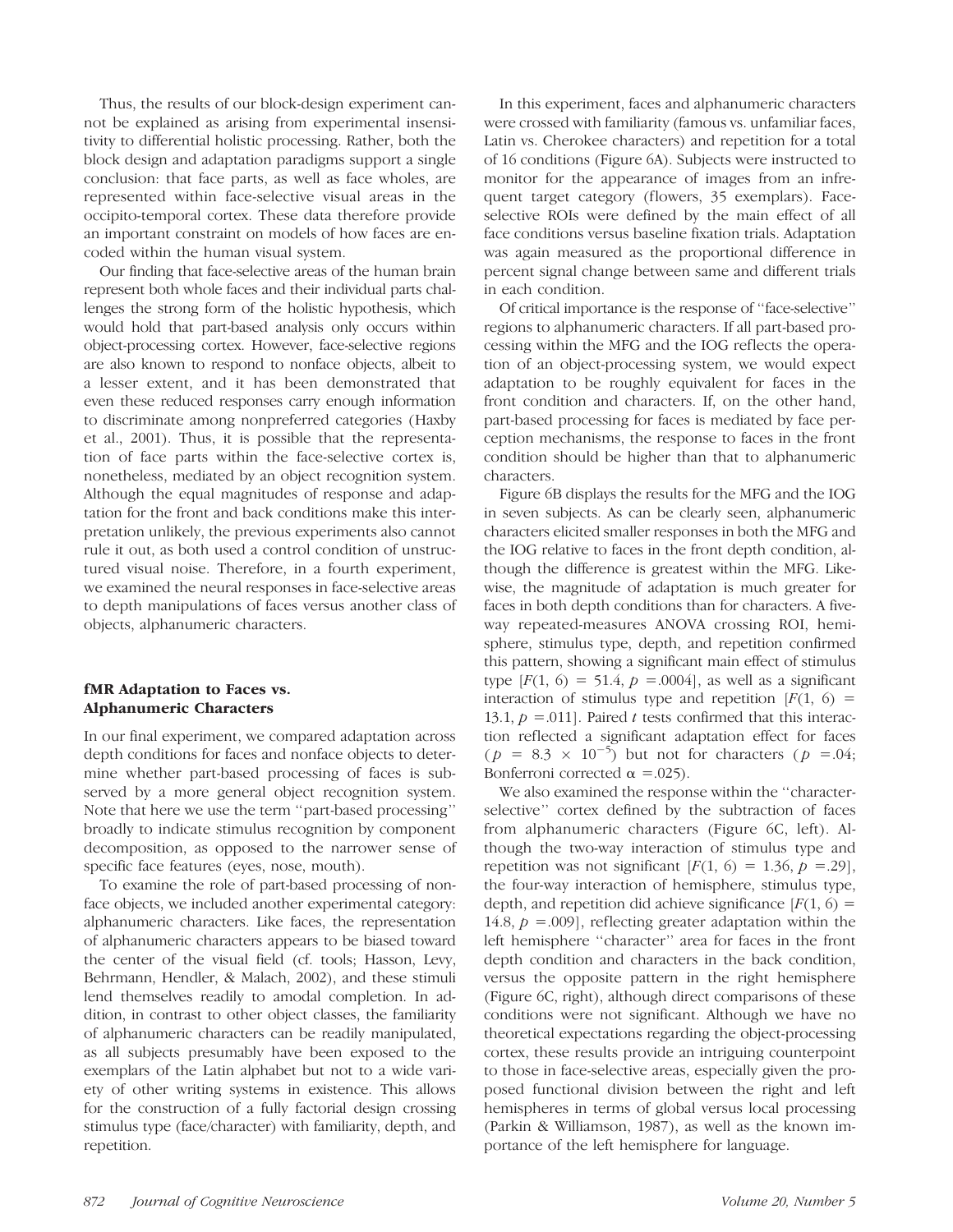Figure 6. Comparison of adaptation for faces and alphanumeric characters. (A) Stimuli. The procedure was identical to that in Experiment 3 (Figure 5), with the addition of familiar (Latin) and unfamiliar (Cherokee) alphanumeric characters. Subjects were instructed to monitor for the occurrence of a target stimulus class of flowers (35 exemplars). (B) Adaptation in ''face-selective'' cortex, defined by greater response to faces versus fixation baseline. Both the MFG and the IOG showed a much smaller response and reduced adaptation for characters relative to faces, suggesting that part-based processing of faces is not mediated by a more general object recognition system. (C) Adaptation in ''character-selective'' cortex. Left: Subtraction of face from character conditions revealed bilateral activations in the inferotemporal cortex posterior and superior to the ''face-selective'' MFG (Talairach coordinates of maximum overlap across subjects, right:  $45, -67, -6$ ; left:  $-45, -67, -8$ ). Right: These ''character-selective'' areas showed a significant interaction of hemisphere, stimulus type, depth, and repetition, with greatest adaptation in the left hemisphere to characters in the back and faces in the front depth conditions. This pattern is consistent with presumed functional specialization of the left and right hemispheres for language and local versus global visuospatial processing.



Thus, the results from Experiment 4 do not support the idea that part-based representations of faces within face-selective areas are mediated by an object recognition system. Rather, independent part-based representations of faces appear to be encoded within the same neural substrates associated with holistic processing (Schiltz & Rossion, 2006; Yovel & Kanwisher, 2005), particularly in the MFG. Meanwhile, our data from ''character-selective'' areas suggest that insofar as face parts and wholes are differentially represented within the object recognition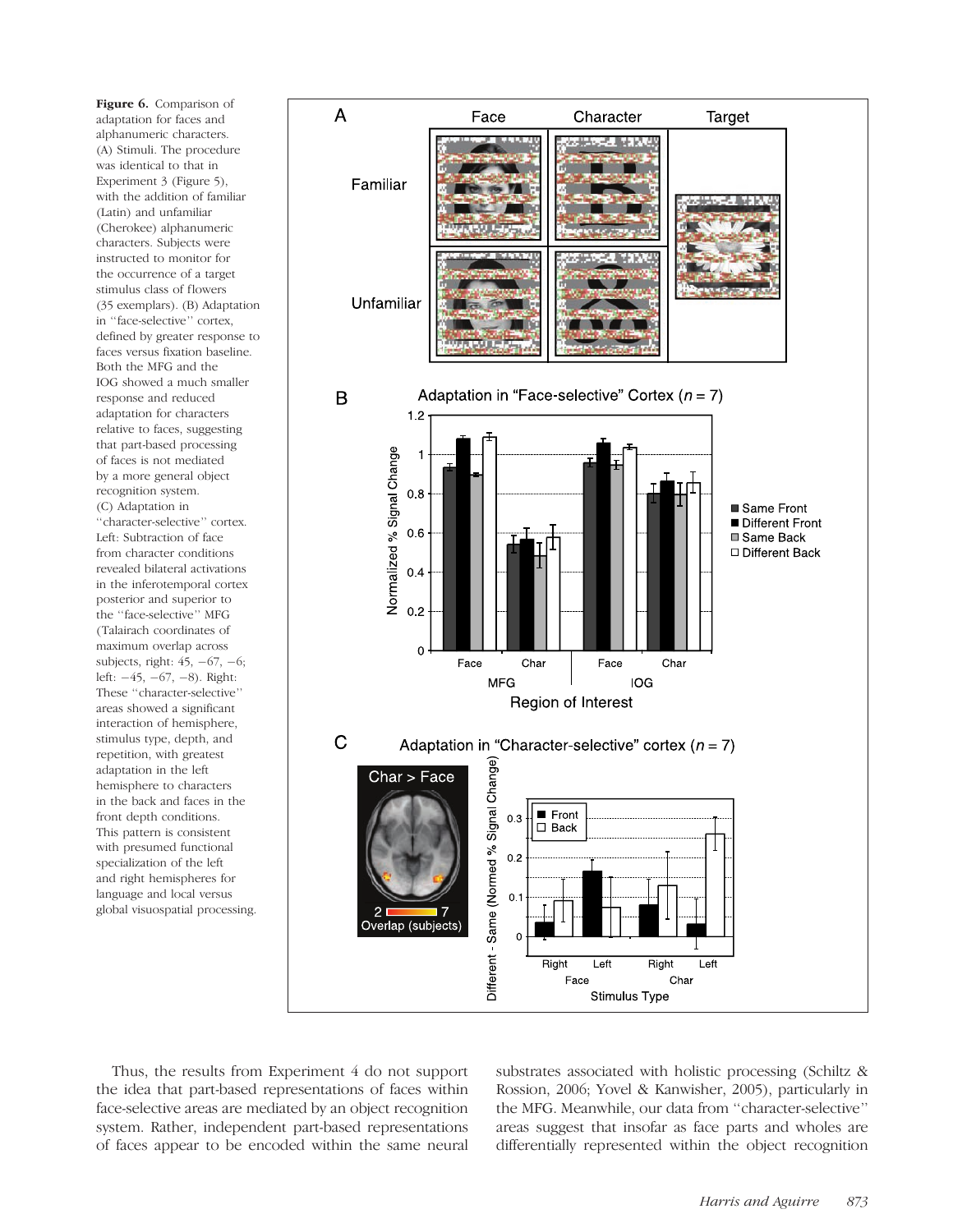stream, such differences appear to reflect broad hemispheric variation in processing.

### Response of ''Face-selective'' ROIs to Other Object Categories

In Experiment 4, we examined the responses in ''faceselective'' regions defined by the comparison of faces versus fixation for both faces and a nonface object category, alphanumeric characters. Although these ROIs were defined without reference to alphanumeric characters, they nonetheless showed a significantly higher response to faces than to characters, further supporting the idea that face parts are represented within the ''face-selective'' processing stream rather than by a separate object recognition system.

However, because alphanumeric characters differ in their low-level properties from faces, and may in fact be processed in separate parts of the occipito-temporal cortex (McCandliss, Cohen, & Dehaene, 2003), it is unclear whether our findings for these stimuli would generalize to other object categories. Therefore, in a separate analysis, we further examined the responses of the ROIs defined in Experiments 3 and 4 to stimulus categories commonly used in functional localization of ''face-selective'' areas: faces, scenes, everyday objects, and phase-scrambled noise patterns. Within the ''face-selective'' ROIs of six subjects (defined by Face > Fixation), the response to faces was dramatically larger than that to other stimulus categories [mean % signal change (SEM) across all ROIs: face = 2.56 (0.03), scene = 1.57 (0.03), object = 1.55 (0.02), scrambled = 0.08 (0.02)]. A repeated-measures ANOVA confirmed this result, showing a highly significant main effect of condition  $[F(3, 15) = 49.7, p = 5 \times 10^{-8}]$ , with a simple contrast analysis showing significantly greater activations to faces than to scenes  $[F(1, 5) = 57.1, p = .001]$ , objects  $[F(1, 5) = 176.8, p = 4.3 \times 10^{-5}]$ , and phasescrambled patterns  $[F(1, 5) = 66.9, p = .0004]$ . The difference between faces and objects was significant not only at the population level but in individual subjects (all subjects, all regions, p values between .04 and  $7 \times 10^{-16}$ ). Thus, ''face-selective'' regions defined by the comparison of faces and fixation in Experiments 3 and 4 also show greater activation to faces versus a variety of real-world stimuli with shared visual properties, further supporting the point that the response to face parts in such areas reflects face-specific rather than general object processing. Combined with the Talairach coordinates listed previously in this article, these data further suggest that the regions defined here as the MFG and the IOG are consistent with the ''face-selective'' fusiform face area (FFA) and occipital face area (OFA) defined by separate functional localization in prior experiments (e.g., Yovel & Kanwisher, 2005).

#### fMRI Results: Familiarity Analysis

As described above, behavioral evidence suggests that face processing may be modulated by familiarity ( Young et al., 1985; Ellis et al., 1979). Accordingly, we also examined the interaction of processing type (as assessed by depth) and face familiarity in our adaptation paradigm. Data from Experiments 3 and 4 were combined for this analysis, yielding results from a total of 20 subjects.

Because increased familiarity is thought to produce more robust or reliable holistic encoding ( Young et al., 1985; Ellis et al., 1979), our initial analysis centered on the familiar conditions. If familiar faces are processed in a largely holistic fashion, we would expect greater adaptation in the back depth condition, associated with holistic processing, relative to the front depth condition. Alternatively, if part-based and holistic representations were engaged equally by familiar faces, there should be no difference between the two depth manipulations.

Figure 7A displays the amount of adaptation for familiar faces by depth condition within left and right ROIs. In keeping with the predictions of a holistic model of familiar face processing, the right MFG shows greater adaptation for famous faces when they are presented in the back depth associated with holistic processing. In left hemisphere ROIs, on the other hand, the direction of the effect is reversed, with greater adaptation in the front (part-based) depth condition relative to the back. A four-way repeated-measures ANOVA with ROI, hemisphere, depth, and repetition as factors confirmed this interaction of hemisphere, depth, and repetition  $[F(1,$  $19$ ) = 5.57,  $p = 0.029$ .

Thus, despite neural adaptation for the back depth condition in face-selective regions of both hemispheres, only in the right hemisphere is there differential adaptation for familiar faces consistent with a holistic hypothesis. Indeed, even within the right hemisphere, this effect appears to be localized to the right MFG (Figure 7A). Supporting this idea, post hoc analysis comparing the mean responses to familiar faces in the front and back conditions approaches significance within the right MFG ( $p = .06$ , paired t test).

Unlike the familiar face data, results for unfamiliar faces in front and back depth conditions show no such interaction effects (Figure 7B). Across both ROIs and hemispheres, adaptation to unfamiliar faces appears to be slightly higher in the front condition associated with part-based processing. However, a four-way repeatedmeasures ANOVA failed to find any significant effects of depth ( $p > 0.1$ ). Therefore, it seems likely that unfamiliar faces engage holistic and part-based face-selective processing to a similar extent.

Taking the familiar and unfamiliar data together, we see the same pattern of slightly greater adaptation in the front depth condition across the majority of face-selective regions examined here. The notable exception is the right MFG, which displays greater adaptation for familiar faces in the back depth condition relative to front, and the opposite pattern for unfamiliar faces (Figure 7C). Although the individual paired comparisons are not significantly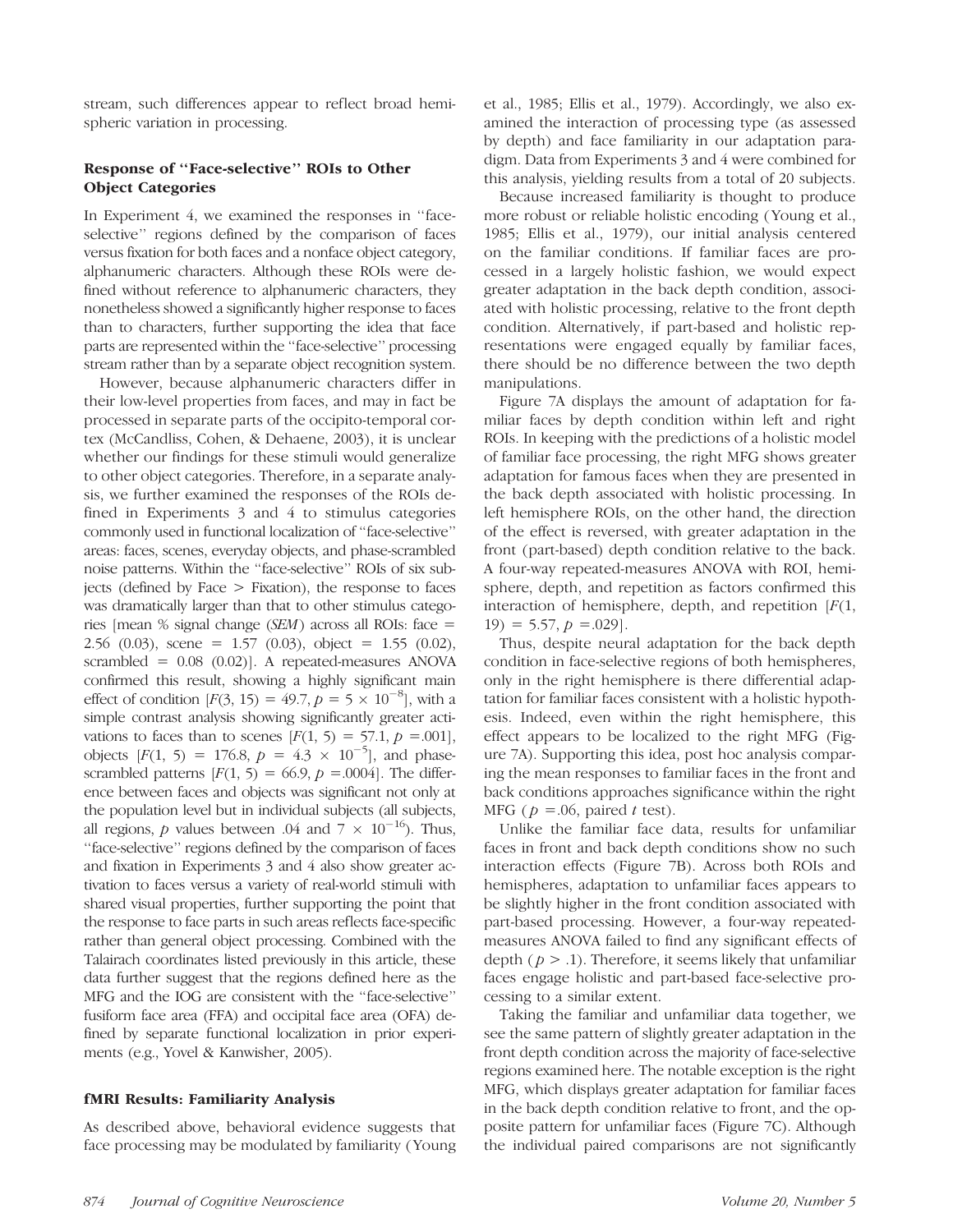

Figure 7. Familiarity analysis of combined adaptation data. (A) Interaction of familiarity and depth for familiar faces, across hemispheres and ROIs. A significant three-way interaction of hemisphere, depth, and repetition reflects the greater adaptation in the back (holistic) depth condition relative to the front (part-based) in the right hemisphere, versus the opposite pattern in the left hemisphere. (B) Interaction of familiarity and depth for unfamiliar faces, across hemispheres and ROIs. In contrast to the data for famous faces in part (A), no significant differences among conditions were seen. (C) Interaction of familiarity and depth within the right MFG. The crossover interaction of familiarity and depth was significant, suggesting that the relative recruitment of holistic or part-based representations within this ROI may be modulated by familiarity.

different, this crossover interaction is statistically significant ( $p = 0.027$ , paired t test), suggesting that holistic encoding within the right MFG is influenced by the familiarity of the stimulus. These results therefore expand upon previous work linking the right MFG to holistic processing (Schiltz & Rossion, 2006) by demonstrating that such encoding may be modulated by factors external to the stimulus itself, such as familiarity.

#### fMRI Results: Depth Analysis

In the preceding experiments, we have demonstrated that ventral face-selective areas respond equally to faces manipulated in binocular disparity to appear in front of or behind a set of stripes, despite behavioral evidence that the latter are perceived holistically, whereas the former are not. However, because the behavioral and neuroimaging data were collected in different individuals over separate sessions, one potential concern is whether subjects in the neuroimaging experiment perceive the binocular depth.

To address this issue, we analyzed the effect of depth in the combined data from the adaptation paradigm (20 subjects). The combination of all areas responding to visual stimulation (all face conditions  $>$  fixation baseline) was defined as the ROI. The effect of depth was then analyzed as the subtraction of all front from all back face conditions.

Greater activation to back versus front depth was visible in three areas (Figure 8): a left hemisphere area close to the occipital pole corresponding to area V1 (Talairach coordinates:  $-14$ ,  $-91$ ,  $-0.5$ ) and more dorsal regions bilaterally. Talairach coordinates for these latter areas (right:  $29, -93, 14$ ; left:  $-18, -93, 9$ ) place them in the vicinity of V3A, a visual area which has been implicated in perception of stereoscopic depth (Tsao et al., 2003; Mendola, Dale, Fischl, Liu, & Tootell, 1999).

Thus, the lack of differential activation to back versus front depth conditions within face-selective regions cannot be attributed to an inability to distinguish these stimuli across the entire brain. Instead, the similar responses to the two depth conditions in these areas reflect a rough equivalence of processing, with both part-based representations of faces and their integration into a whole.

### DISCUSSION

Although face perception is often characterized in terms of holistic, as opposed to part-based, processing, there is some evidence for independent representations of face parts. Yet despite a growing neuroimaging literature on holistic processing, there has been little study of how face parts are represented in face-selective areas of the brain. In this article, we have presented a novel approach to this question through the application of a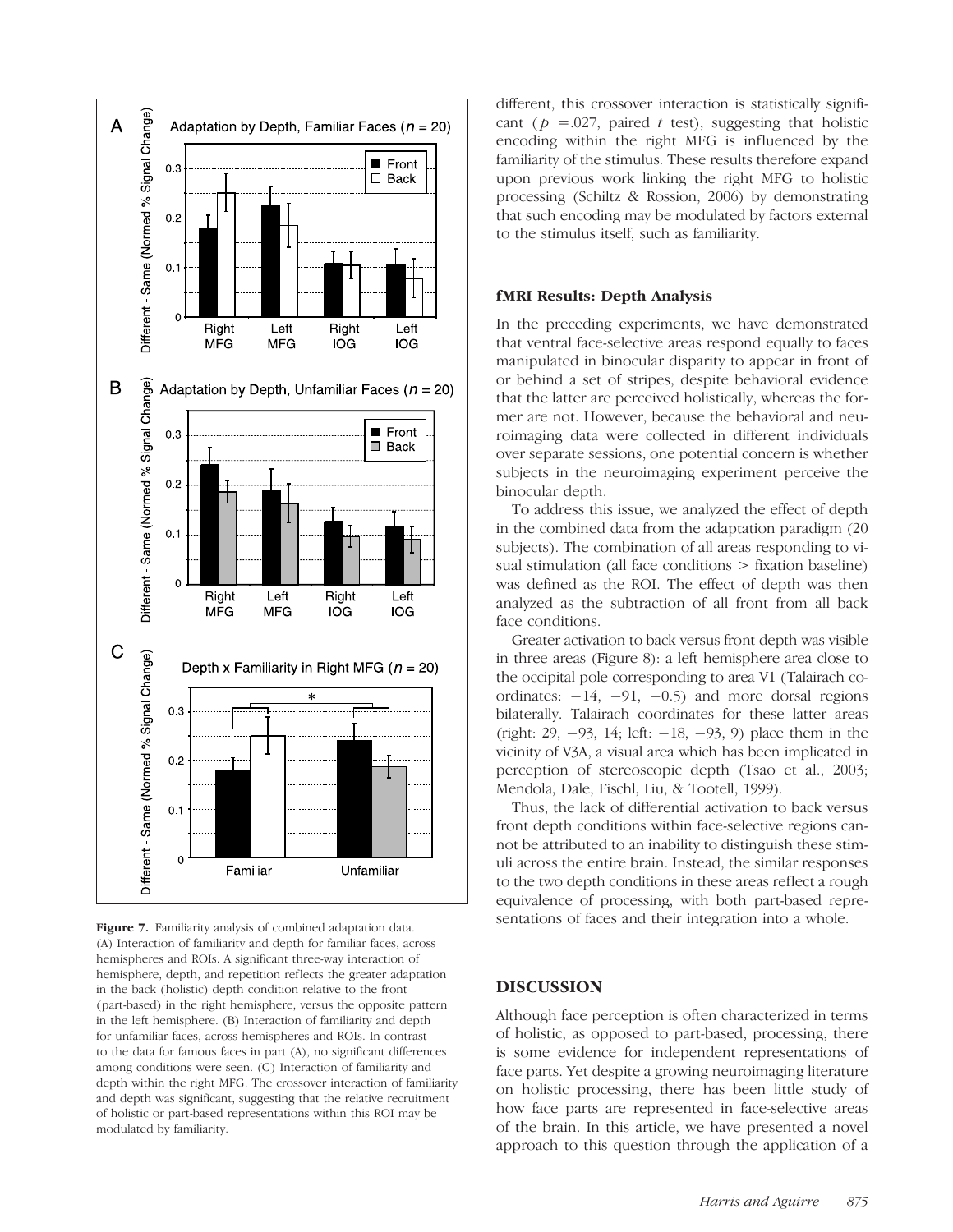

Figure 8. Mapwise random effects analysis of the effect of depth. Activations for the subtraction of front from back face conditions meeting a threshold of  $t(df = 19) = 3.04$  with a cluster size of 15 voxels (corresponding to a region-wise  $\alpha$  =.05 by permutation analysis) are displayed on the most posterior sections of an ''inflated'' brain. The inset at the top of the figure illustrates the perspective for the right hemisphere, presented at left below. White dotted lines indicate the approximate position of the calcarine sulcus in each hemisphere and the blue shading indicates the region within which a main effect of stimulus presentation versus fixation was observed.

binocular disparity manipulation derived from Nakayama et al. (1989).

In these stimuli, a set of bars are manipulated in depth to appear either in front of or behind a face image. Although the first case will be ''filled in'' by the visual system and will undergo normal holistic processing, the latter cannot be completed amodally and is perceived in terms of its parts. We confirmed this behaviorally using a modification of the ''part-versus-whole superiority effect'' of Tanaka and Farah (1993).

Using these stimuli, we then ran a series of experiments using fMRI to test whether parts and wholes are differentially represented by face-selective areas of the

ventral visual stream. In three experiments using a block design (Experiment 2), an event-related adaptation paradigm (Experiment 3), and comparison to a nonpreferred object category (Experiment 4), we found that, to the contrary, both face wholes and parts elicit similar activation within face-selective areas.

Given that face-selective regions in the visual occipitotemporal cortex appear to represent both face parts and wholes, how are such representations instantiated at the neural level? One possibility is suggested by the work of Sugase, Yamane, Ueno, and Kawano (1999), who found that single neurons in macaque temporal lobe convey information about both global (face versus geometric shape) and fine-grained (facial expression, identity) categories, and that these different scales of representation occur at different latencies. Similarly, single neurons within the face-selective regions examined here could represent both global structure and detailed component information.

Alternatively, the pattern of results seen here could stem from rapid interactions between spatially adjacent but functionally discrete neural populations, which respond selectively to face parts or whole faces. Just such an architecture has been described in intracranial recordings of the inferotemporal cortex (McCarthy, Puce, Belger, & Allison, 1999), which found ''face-part-specific'' responses at recording sites medial to those with a greater response to whole faces. Likewise, in electrophysiological recordings from monkey superior temporal sulcus, some "face cells" have been observed which also respond well to component facial features (Perrett et al., 1982), whereas others show reduced response when the feature composition of the face is disrupted (e.g., by removing eyes) (Bruce et al., 1981).

In either case, the existence of independent representations for face wholes and parts within face-selective regions argues against the idea that the latter are processed by a more general object recognition system, as might be predicted by a strong form of the holistic hypothesis. Instead, the system responsible for processing faces in a holistic manner also contains independent representations of individual face parts. This finding is consistent with neuropsychological data from Patient C.K., who, despite his severe object agnosia, is nonetheless able to recognize both whole faces and face parts (Moscovitch et al., 1997).

In contrast, previous neuroimaging data collected by Haxby et al. (1999) suggest that brain regions associated with object recognition are recruited to process face parts. Critical to this interpretation, however, is the assumption of an explicit link between inversion, the stimulus manipulation used in this experiment, and part-based processing. As discussed previously, this idea has recently come into question, as other researchers have argued that inversion reflects a quantitative change in processing efficiency rather than a qualitative dichotomy (Sekuler et al., 2004). In any case, the notion of inversion as merely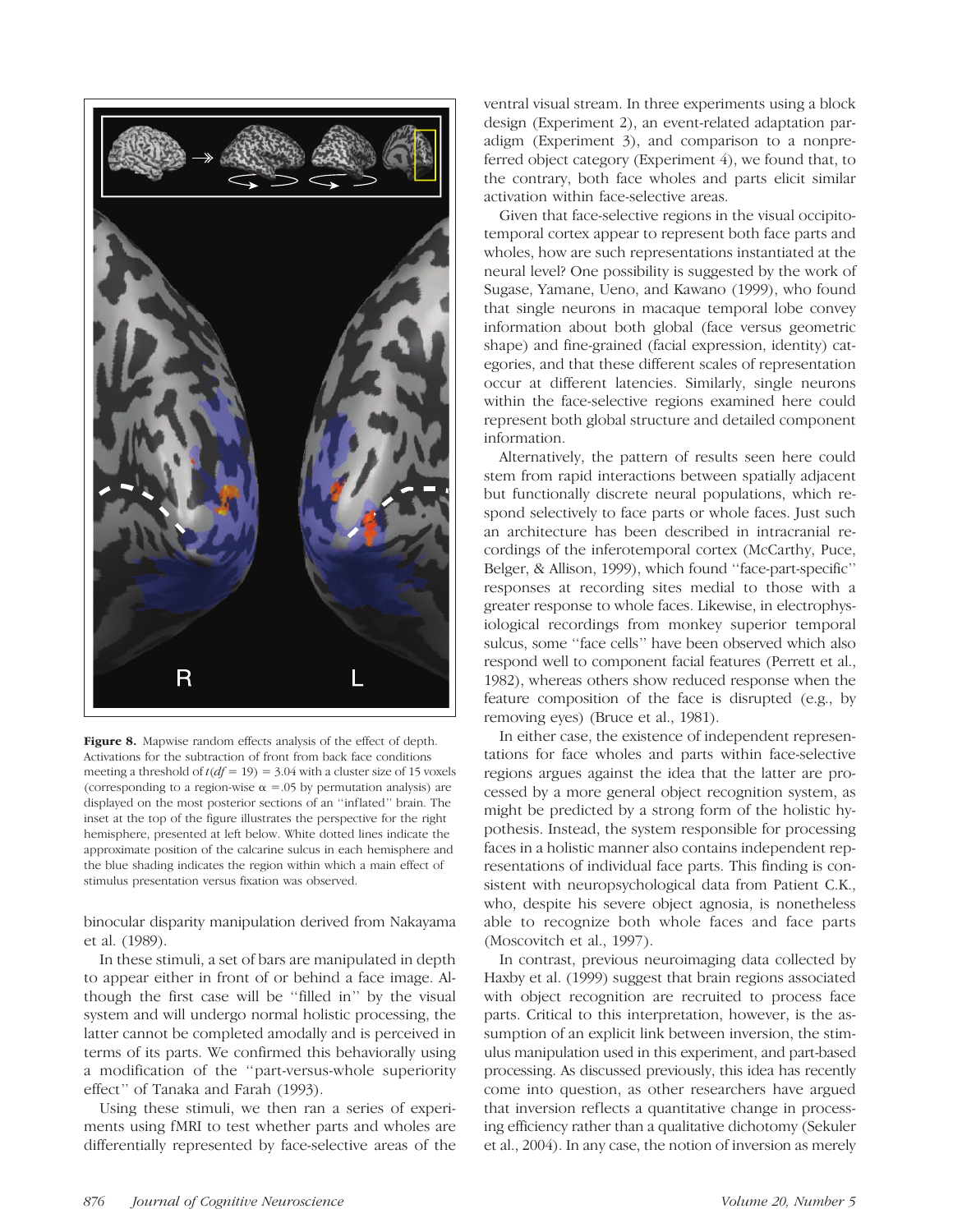a disruption of part integration probably represents an oversimplification of the mental processes involved in perceiving stimuli manipulated in this manner. [Notably, recognition performance for object stimuli such as houses and airplanes, which are presumably processed in a partbased manner even when upright, is also impaired by inversion, although not to the same extent as for faces (Yin, 1969).]

The technique presented here therefore provides a more direct means of studying holistic versus part-based processing than the inversion effect. As shown in Experiment 4, this method is potentially applicable to a range of stimuli besides faces, and can be used to probe holistic and part-based representations more generally within the visual system. For example, in the current work, we are agnostic as to whether ''part-based'' face processing should be conceptualized as the specific representation of individual features (eyes, nose, mouth) or a more general strategy of component decomposition. Further research using the binocular disparity manipulation could prove informative regarding this and other questions about holistic and part-based processing.

Although faces in the front and back depth conditions generally elicited similar responses in face-selective areas, changes in depth were not without neural correlates. A whole-brain analysis of the main effect of depth revealed activation corresponding to area V3A, which has been implicated in stereoscopic depth perception (Tsao et al., 2003; Mendola et al., 1999).

Furthermore, even within the face-selective cortex, the roughly equivalent responses to the two depth conditions were modulated by the additional factor of familiarity, particularly in the right MFG. Previous work by Schiltz and Rossion (2006) has demonstrated the importance of this area for holistic processing of faces. Our finding of increased adaptation in the back (holistic) depth condition to famous faces is therefore reasonable, as familiar faces arguably have more robust holistic representations. Importantly, these results should not be taken as evidence that holistic processing is reserved for familiar faces alone: in fact, equal and nonzero adaptation effects were seen for unfamiliar faces in both back (holistic) and front (parts) depth conditions. Rather, these data suggest that although faces undergo both holistic and part-based processing, external factors such as familiarity can influence the extent to which these different representations are engaged.

In conclusion, we have used a novel application of a binocular disparity manipulation to examine the representation of face parts and wholes within face-selective regions of the ventral visual cortex. Our finding that there appears to be roughly equivalent holistic and partbased encoding within the face processing stream challenges the strong form of the holistic hypothesis and provides an important constraint for models of how face processing occurs within the brain. Additionally, the interaction of familiarity and depth within the right MFG illustrates the potential modulatory influence of factors

external to the stimulus itself. Together with previous findings using magnetoencephalography (Harris & Nakayama, 2006), these results argue that, despite the focus on holistic processing in the face perception literature, part-based representations form an important aspect of face-selective responses within the brain.

#### Acknowledgments

We thank Ranjani Prabhakaram for providing the famous and unfamiliar face stimuli. G. K. A. is supported by a Burroughs-Wellcome Career Development Award and by K08 MH 7 2926-01.

Reprint requests should be sent to Alison Harris, Department of Neurology, Hospital of the University of Pennsylvania, 3rd Floor Gates Building, 3400 Spruce Street, Philadelphia, PA 19104, or via e-mail: alisonmh@mail.med.upenn.edu.

#### **REFERENCES**

- Aguirre, G. K., Singh, R., & D'Esposito, M. (1999). Stimulus inversion and the responses of face and object-sensitive cortical areas. NeuroReport, 10, 189–194.
- Aguirre, G. K., Zarahn, E., & D'Esposito, M. (1998). The variability of human, BOLD hemodynamic responses. Neuroimage, 8, 360–369.
- Bartlett, J. C., & Searcy, J. (1993). Inversion and configuration of faces. Cognitive Psychology, 25, 281–316.
- Bruce, C., Desimone, R., & Gross, C. G. (1981). Visual properties of neurons in a polysensory area in superior temporal sulcus of the macaque. Journal of Neurophysiology, 46, 369–384.
- Cabeza, R., & Kato, T. (2000). Features are also important: Contributions of featural and configural processing to face recognition. Psychological Science, 11, 429–433.
- Ellis, H. D., Shepherd, J. W., & Davies, G. M. (1979). Identification of familiar and unfamiliar faces from internal and external features: Some implications for theories of face recognition. Perception, 8, 431–439.
- Farah, M. J. (1990). Visual agnosia: Disorders of object recognition and what they tell us about normal vision. Cambridge: MIT Press.
- Farah, M. J., Wilson, K. D., Drain, M., & Tanaka, J. N. (1998). What is "special" about face perception? Psychological Review, 105, 482–498.
- Gauthier, I., Tarr, M. J., Moylan, J., Skudlarksi, P., Gore, J. C., & Anderson, A. W. (2000). The fusiform ''face area'' is part of a network that processes faces at the individual level. Journal of Cognitive Neuroscience, 12, 495–504.
- Grill-Spector, K., Kushnir, T., Edelman, S., Avidan, G., Itzchak, Y., & Malach, R. (1999). Differential processing of objects under various viewing conditions in the human lateral occipital complex. Neuron, 24, 187–203.
- Harris, A., & Nakayama, K. (2006). Face-selective adaptation of the M170 is sensitive to face parts, not face configuration [Abstract]. *Journal of Vision*, 6, 83.
- Hasson, U., Levy, I., Behrmann, M., Hendler, T., & Malach, R. (2002). Eccentricity bias as an organizing principle for human high-order object areas. Neuron, 34, 479–490.
- Haxby, J. V., Gobbini, M. I., Furey, M. L., Ishai, A., Schouten, J. L., & Pietrini, P. (2001). Distributed and overlapping representations of faces and objects in ventral temporal cortex. Science, 293, 2425–2430.
- Haxby, J. V., Ungerleider, L. G., Clark, V. P., Schouten, J. L., Hoffman, E. A., & Martin, A. (1999). The effect of face